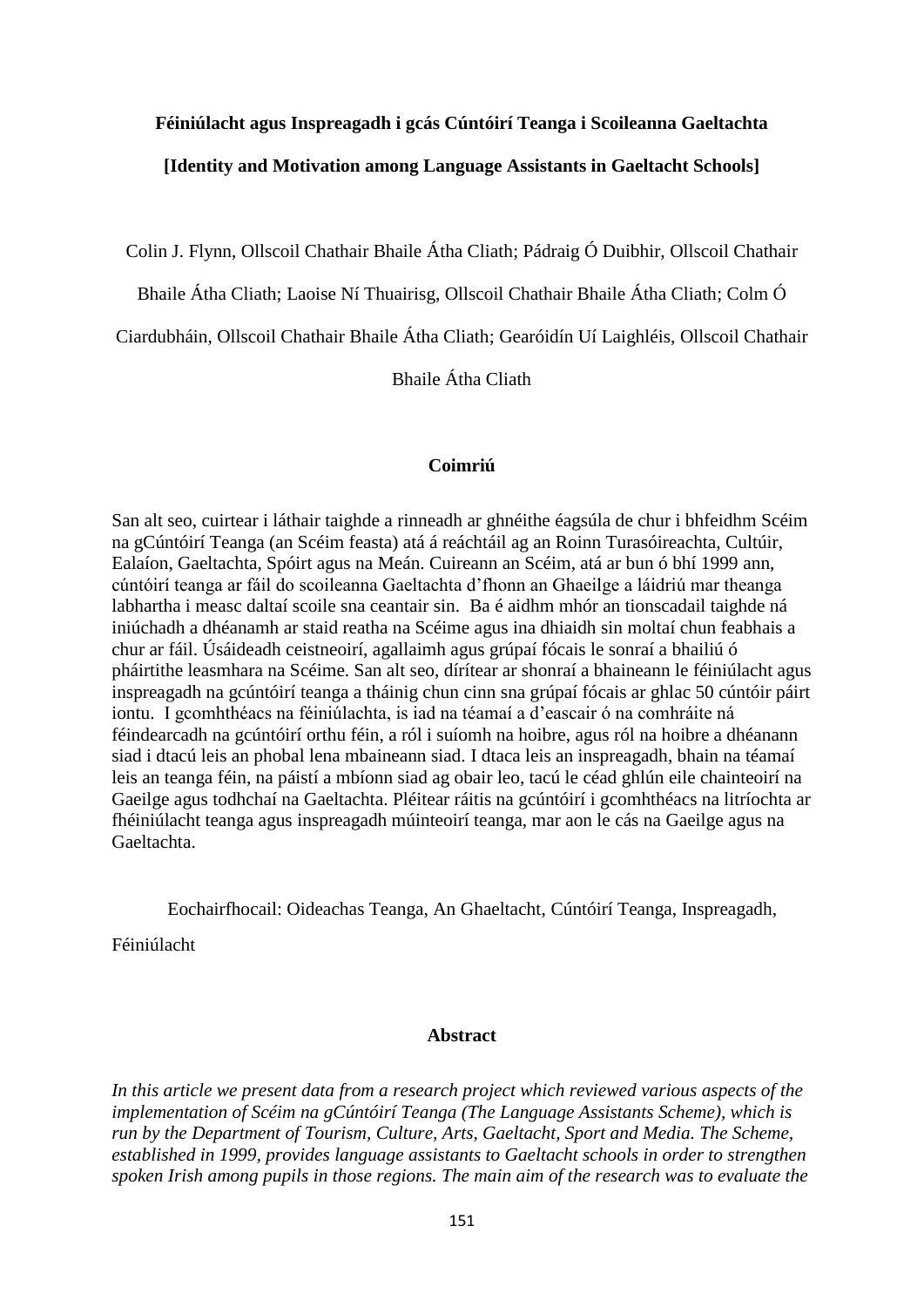*current state of the Scheme and to make recommendations for its enhancement. Questionnaires, interviews and focus groups were used to gather data from the Scheme's stakeholders. The present article focuses on issues of identity and motivation which were discussed by the 50 language assistants who took part in the focus groups. In relation to identity, the themes that emerged were assistants' self-image, their role in the workplace, and the role of the work they do to support their own community. As for motivation, the themes were connected to the language itself, the children they work with, supporting the next generation of Irish speakers, and the future of the Gaeltacht. The assistants' statements are discussed in relation to the literatures on language identity and language teacher motivation, as well as the Irish language and the Gaeltacht.* 

*Keywords: Language Education; The Gaeltacht, Language Assistant, Motivation Identity*

### **Réamhrá**

San alt seo, cuireann muid i láthair taighde a rinneadh ar ghnéithe éagsúla de chur i bhfeidhm Scéim na gCúntóirí Teanga (an Scéim feasta) atá á reáchtáil ag an Roinn Turasóireachta, Cultúir, Ealaíon, Gaeltachta, Spóirt agus na Meán. Cuireann an Scéim seo, atá ar bun ó bhí 1999 ann, cúntóirí teanga ar fáil do scoileanna Gaeltachta d'fhonn an Ghaeilge a láidriú mar theanga labhartha i measc daltaí scoile sna ceantair sin. Sa bhliain 2018, ghnóthaigh foireann taighde SEALBHÚ, Lárionad Taighde DCU um Theagasc agus Foghlaim na Gaeilge [\(www.sealbhu.ie\)](http://www.sealbhu.ie/) conradh taighde de chuid na Roinne. Foilsíodh tuarascáil (Ó Duibhir, et al. 2020) ar obair na Scéime inar cuireadh síos ar staid reatha na hoibre agus ina ndearnadh moltaí chun feabhais, ach bhí gnéithe de na sonraí a bailíodh mar chuid den obair pháirce nach ndearnadh plé orthu sa tuarascáil sin de bharr nach raibh siad lárnach don taighde a iarradh ar fhoireann SEALBHÚ. Dírítear ar chuid de na sonraí sin san alt seo – go háirithe iad siúd a bhaineann le ról na féiniúlachta agus ról an inspreagtha in obair na gcúntóirí teanga. Cuirtear sonraí i láthair a thugann le tuiscint go bhfuil gnéithe comhlántacha d'fhéiníomhá na gcúntóirí teanga mar oideachasóirí, mar chúramóirí, agus mar chaomhnóirí ina bhfoinsí intreacha inspreagtha don obair a dhéanann siad. Sa bhreis air sin, is í a bhféiniúlacht ghrúpa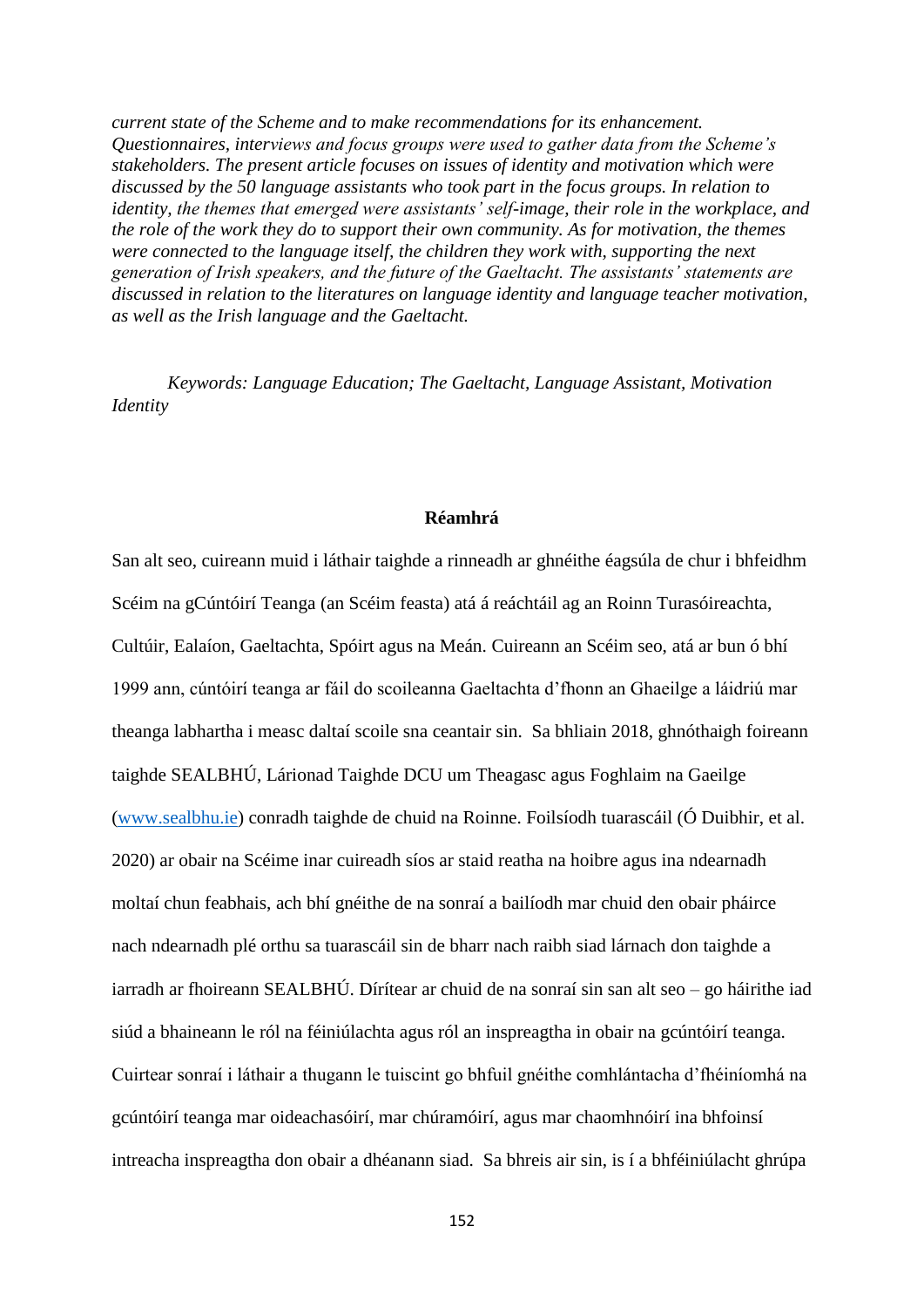mar bhaill de phobal na Gaeltachta atá chun tosaigh in obair an chúntóra teanga go minic seachas a bhféiniúlacht mar rannpháirtithe i mbeartas na pleanála sealbhaithe sa chóras oideachais.

#### **An Fhéiniúlacht Teanga i gcás na Gaeilge**

Tá cúrsaí féiniúlachta go mór faoi chaibidil sa taighde i réimsí na teangeolaíochta feidhmí, na sochtheangeolaíochta agus an ilteangachais le scór bliain anuas (ar a laghad). Tá go leor dearcthaí éagsúla ann ar thábhacht na féiniúlachta i gcomhthéacs próisis éagsúla teanga lena n-áirítear: úsáid teanga, teagasc teanga agus foghlaim teanga (féach e.g. Edwards, 2009). In ainneoin na héagsúlachta seo sa litríocht, glactar leis go mbíonn ról tábhachtach ag féiniúlacht phearsanta agus féiniúlacht ghrúpa sna próisis teanga seo.

I gcás mionteanga, is minic a bhíonn cúrsaí féiniúlachta mar a bhaineann siad le teanga(acha) an duine aonair agus an ghrúpa casta. Tá sé seo amhlaidh mar in a lán cásanna bíonn lucht labhartha mionteanga dátheangach (nó ilteangach) agus, ar an ábhar sin, bíonn saol an chainteora bainteach le pobail teanga agus nósmhaireachtaí teanga éagsúla (Edwards, 2010). Nuair a chuirtear san áireamh leis sin go mbíonn lucht mionteanga faoi bhrú go minic ag córais agus timpeallachtaí teanga a thugann tús áite do theanga an mhóraimh, ní hiontas ar bith go mbíonn sláinte na mionteanga sin, agus inbhuanacht phobal a labhartha, ag brath ar dhearcadh baill ionghrúpa agus seachghrúpa teanga i leith na dteangacha atá á labhairt taobh le taobh sa phobal teanga sin. Léiríonn Edwards é seo go maith nuair a deir sé: 'Almost all of the social struggles, past and present, in which language has played an important role, have had identity at their core' (Edwards, 2010, lch. 7).

Mar aon le go leor mionteangacha eile, tá cás na Gaeilge casta go leor sa mhéid is nach bhfuil línte soiléire ann idir pobail teanga in Éirinn, go háirithe pobail an Bhéarla agus na Gaeilge. Tá baint éigin, baint láidir fiú, ag cuid mhór daoine ar cainteoirí Béarla nó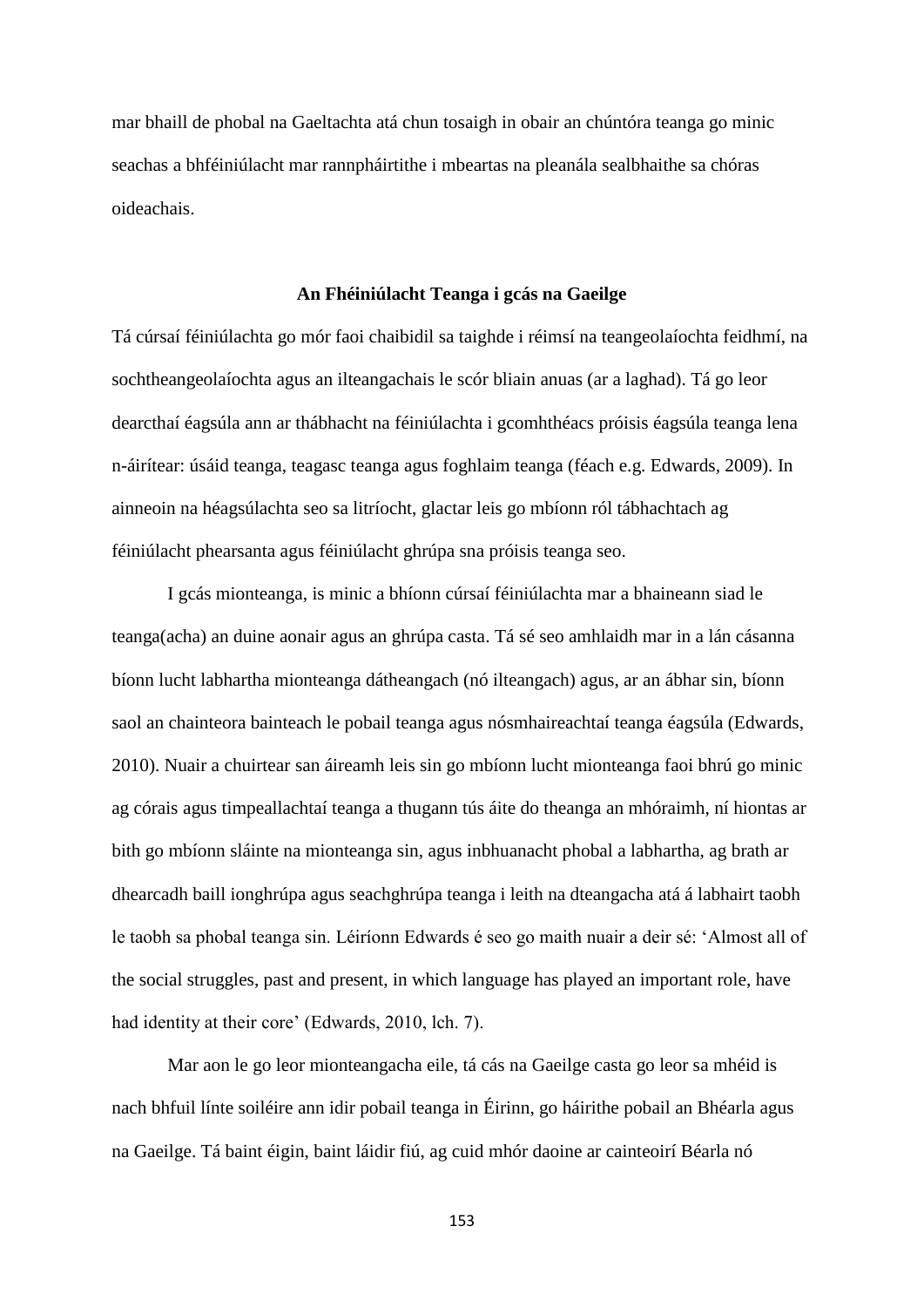cainteoirí Gaeilge mar phríomhtheanga iad le pobail na teanga eile. Is doiligh mar sin a rá go mbaineann duine le pobal teanga amháin nó le pobail teanga eile.

Tá scéal cosúil leis an gceann thuas i gceist maidir le cainteoirí T1 agus cainteoirí T2<sup>1\*</sup> na Gaeilge. Tá an dá ghrúpa, sa mhéid is gur féidir iad a scaradh, ag brath ar a chéile. Tá pobal T1 na Gaeilge i mbaol agus líon na gcainteoirí sa chatagóir seo ag dul i léig le blianta (Ó Giollagáin et al. 2007; Ó Giollagáin & Charlton, 2015). In éagmais ceist ar theanga(cha) dúchais na bhfreagróirí sa daonáireamh, nó in aon ionstraim taighde eile a forbraíodh le dul i ngleic leis an ábhar i measc an phobail, níl figiúirí cruinne againn maidir le líon na gcainteoirí T1 Gaeilge vis-à-vis cainteoirí T2/T3, agus araile. Is féidir léargas a fháil, áfach, ar úsáid na Gaeilge i limistéir éagsúla ó na figiúirí atá ar fáil dúinn. Sa daonáireamh is deireanaí (2016), mar shampla, thuairiscigh 21.4% de dhaonra na Gaeltachta gur labhair siad Gaeilge go laethúil lasmuigh den chóras oideachais. Is titim 11% é sin ón daonáireamh roimhe sin (An Phríomhoifig Staidrimh, 2017). San am céanna, de réir na ndaonáireamh tá líon na ndaoine a bhfuil Gaeilge acu taobh amuigh den Ghaeltacht ag ardú le caoga bliain anuas; an figiúr is deireanaí ná c. 1.7 milliún duine taobh amuigh den Ghaeltacht a dúirt go raibh an teanga acu (An Phríomhoifig Staidrimh, 2017). Ní fios cén céatadán den 1.7 milliún duine sin atá ionchurtha le cainteoirí T1 sa Ghaeltacht ó thaobh cumas sa Ghaeilge de. Fiú más céatadán íseal é, níorbh ionann sin agus a rá nach bhfuil an Ghaeilge tábhachtach dóibh, nó go deimhin do mhuintir na hÉireann go ginearálta. Tá meon dearfach an phobail i leith na teanga léirithe i suirbhéanna náisiúnta éagsúla thar na blianta (e.g. CILAR, 1975; Darmody & Daly, 2015; Ó Riagáin & Ó Gliasáin, 1984, 1994).

Is léir ón taighde sin go bhfuil an Ghaeilge ina siombail de chultúr náisiúnta na tíre in aigne a muintire (CILAR, 1975; Edwards, 1985, 2010). Sna suirbhéanna céanna, áfach,

 $\overline{a}$ 

<sup>1</sup>\* Seachnaítear téarmaíocht a bhaineann le coincheap an cháinteora dúchais, nuair is féidir, san alt seo. Ina áit, úsáidtear Teanga 1 (T2) agus Teanga 2 (T2) le cur síos ar an ord inar shealbhaigh na cainteoirí na teangacha. Glactar leis, áfach, nach mbíonn an cur chuige seo sásúil i gcónaí.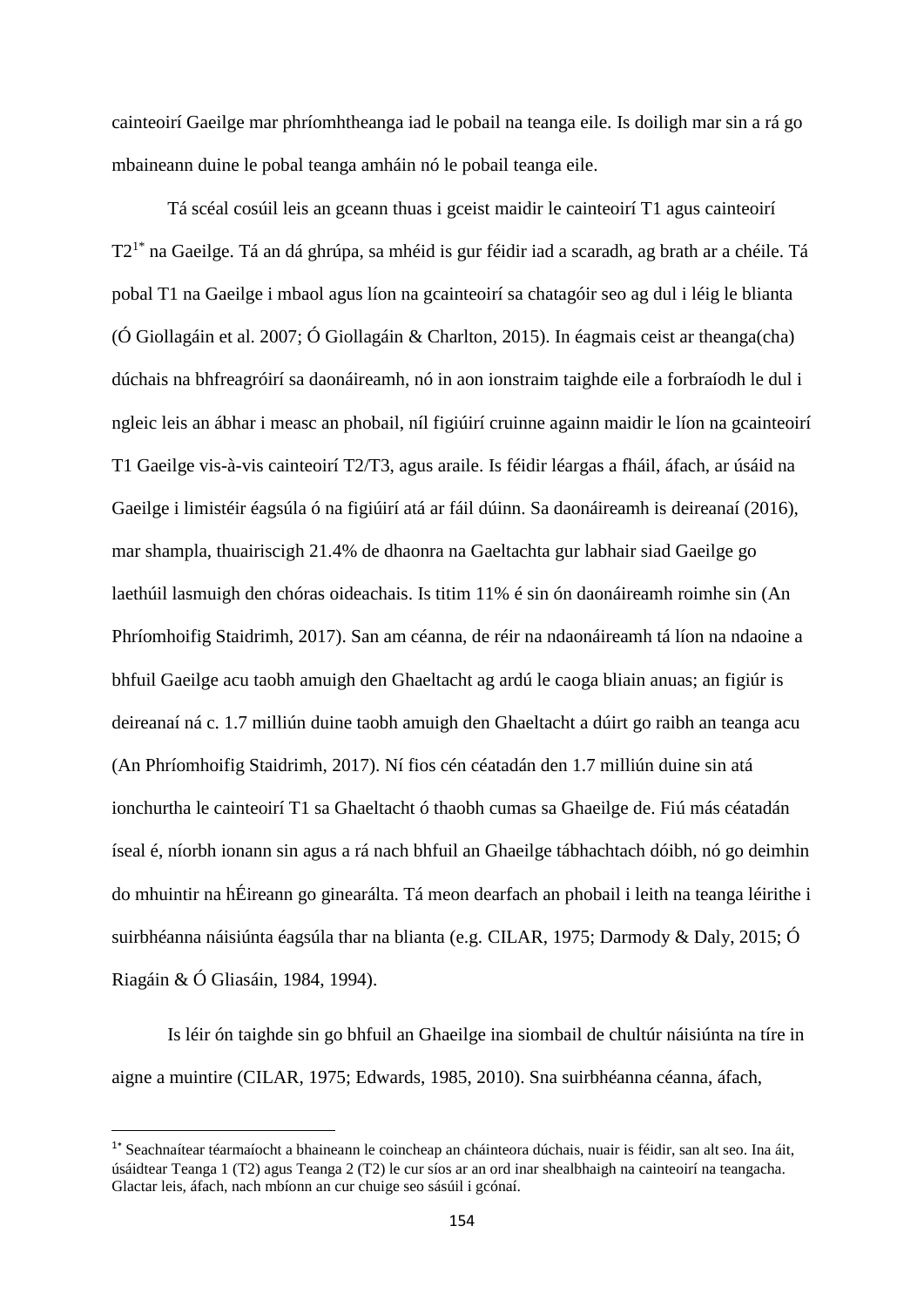léirigh líon íseal daoine go raibh cumas ard sa teanga acu. Míníonn Watson (2019) an difríocht seo trína rá gur cuid d'fhéiniúlacht náisiúnta mhuintir na hÉireann í an Ghaeilge, ach tá an fhéiniúlacht sin ag dul i léig ar na saolta seo agus tá an fhéiniúlacht indibhidiúil ag dul i dtreise. Ní deir Watson amach é, ach is é an impleacht ná nach bhfuil an Ghaeilge, nó ar a laghad cumas labhartha sa teanga, ina gné lárnach d'fhéiniúlacht indibhidiúil fhormhór mhuintir na tíre. Maidir le pobal na Gaeltachta féin, léirítear i dtaighde ar chumas dátheangach ghlún óg na Gaeltachta (Péterváry et al., 2014) go bhfuil an lámh in uachtar ag an mBéarla. Tá teagmháil theoranta ag páistí áirithe leis an nGaeilge sa bhaile agus sa phobal. Fiú amháin i measc cainteoirí óga a bhfuil teagmháil acu leis an nGaeilge mar theanga teaghlaigh sa Ghaeltacht, feictear difríochtaí ina measc i gcomparáid le glúnta eile ó thaobh na moirfeolaíochta a bhaineann le hinscne na n-ainmfhocal (Nic Fhlannchadha & Hickey, 2019).

Léiríonn taighde eile go bhfuil laghdú tagtha ar sheachadadh na Gaeilge ó ghlúin go glúin (Ó Giollagáin et al., 2007; Ó Giollagáin & Charlton, 2015). Tá an tuairim i measc roinnt tuismitheoirí gurbh fhearr dóibh Béarla a labhairt lena gcuid páistí agus foghlaim na Gaeilge a fhágáil faoin scoil. Léirigh Ó hIfearnáin (2007, lch. 519) an pointe seo nuair a mhaígh sé '… it is clear that many regular bilingual Irish speakers are learning their Irish outside the home, principally at school and from the community rather than from their immediate families'. Sa phíosa taighde céanna, tuairiscíonn Ó hIfearnáin gur labhair 31.9% de thuismitheoirí i gceantar Gaeltachta in iardheisceart na tíre Gaeilge amháin nó Gaeilge den chuid is mó lena gcuid páistí. Ar ndóigh, caithfear a chur sa mheá go bhfuil méid áirithe tuismitheoirí sa Ghaeltacht sin, agus ceantair Ghaeltachta eile, nach bhfuil Gaeilge acu, nó go leor di acu, lena gcuid páistí a thógáil trí mheán na teanga.

Ní chiallaíonn an méid thuas nach bhfuil an Ghaeilge ag glúin óg na Gaeltachta. Tá, ach tá baol ann go bhfuil a gcumas sa teanga níos teoranta ná mar a bhí i measc na nglúnta a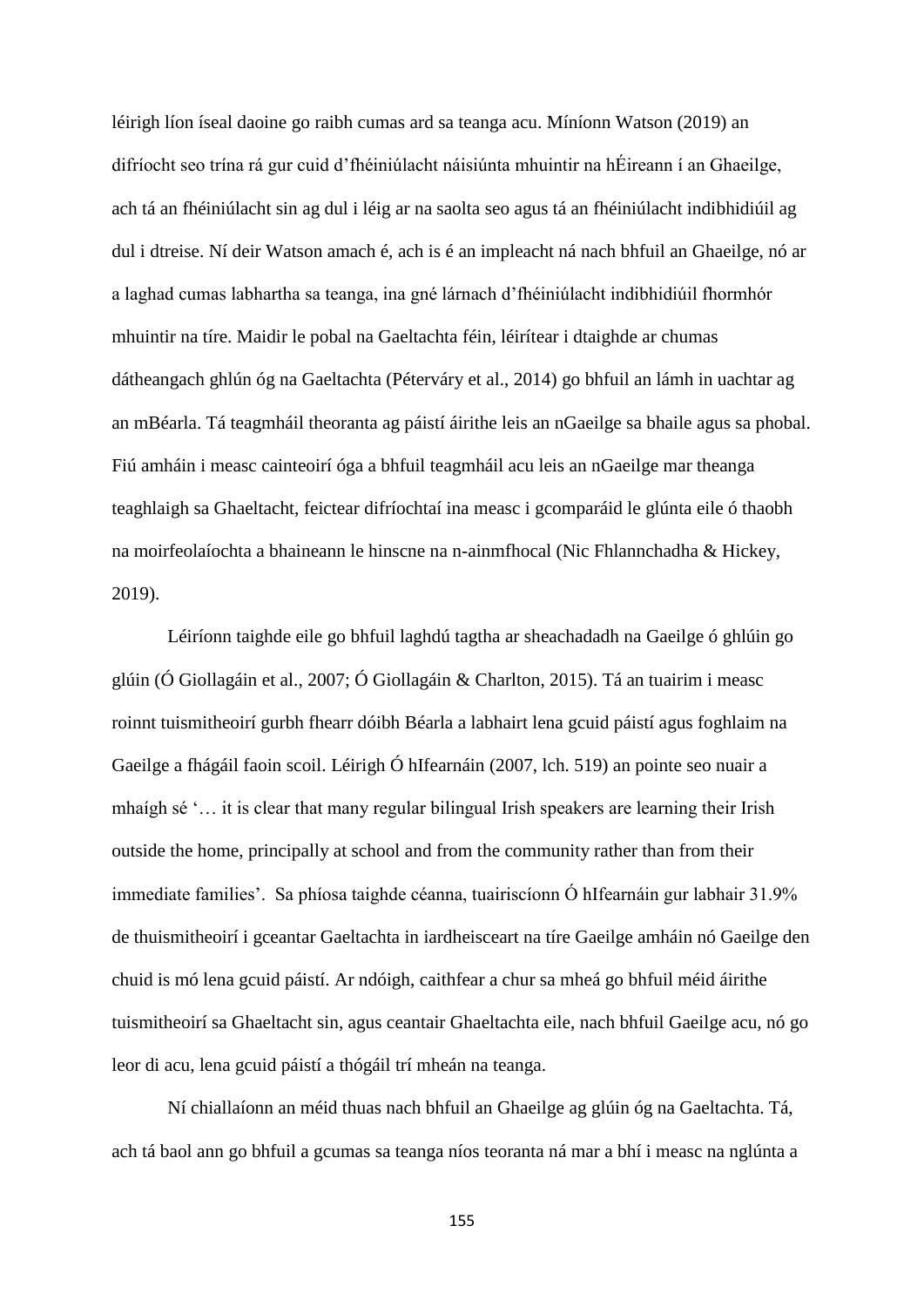chuaigh rompu. Dá bhrí seo titeann níos mó den chúram ar an scoil cumas sa teanga a fhorbairt iontu. Tá sé tuartha ag roinnt taighdeoirí go mbeidh deireadh leis an nGaeilge mar theanga phobail sa Ghaeltacht taobh istigh de 10 mbliana mura mbíonn idirghabháil chruthaitheach (Ó Giollagáin & Charlton, 2015: 141). Tá an baol ann mar sin go rachaidh dearcadh na glúine seo agus dearcadh na nglúnta ina ndiaidh i dtreo an tsiombalachais mar a tharla taobh amuigh den Ghaeltacht. Dá dtarlódh sé sin, ní bheadh cumas ná líofacht sa Ghaeilge chomh tábhachtach dóibh i gcomparáid lena gcumas agus líofacht sa Bhéarla.

Is fiú na hathruithe seo, dá dhuairce iad, a chur i gcomhthéacs níos leithne. Tharla go leor rudaí dearfacha ar fud na tíre a chuir an Ghaeilge chun cinn le 10-15 bliana anuas. Ina measc, tá curaclam teanga nua ann do bhunscoileanna agus méadú ar líon na marcanna a bhronntar ar an scrúdú béil Gaeilge san Ardteistiméireacht. Tá tábhacht ar leith leis na forbairtí seo i gcomhthéacs phleanáil sealbhaithe na Gaeilge. Cinntítear leo go bhfuil béim á cur ar thaighde reatha na teangeolaíochta feidhmí ó thaobh shealbhú an dara teanga agus modheolaíochtaí teagaisc teanga de, chomh maith le tuilleadh béime ar chothú scileanna labhartha sa Ghaeilge.

Lena gcois siúd, tá gluaiseachtaí, feachtais agus eagraíochtaí nuabhunaithe ann anois, mar shampla Na Gaeil Óga, An Dream Dearg agus Pop-Up Gaeltacht. Cruthaíonn siad seo breis fearainn úsáide teanga do chainteoirí mar aon le deiseanna aclaithe teanga inar féidir an Ghaeilge a chleachtadh agus tuilleadh scileanna teanga a chothú nuair is gá. Tá baint acu seo leis an bpleanáil sealbhaithe agus leis an bpleanáil úsáide araon.

Cé go bhfuil corpas fairsing litríochta ar chreimeadh agus neamhsheachadadh teanga, níl an oiread céanna scríofa ar thionscnaíochtaí rathúla a thacaíonn le sealbhú teanga agus le seachadadh na teanga go dtí an chéad ghlúin eile (Ó Murchadha & Migge, 2017). Is sampla é Scéim na gCúntóirí Teanga de cheann de na tionscnaíochtaí seo.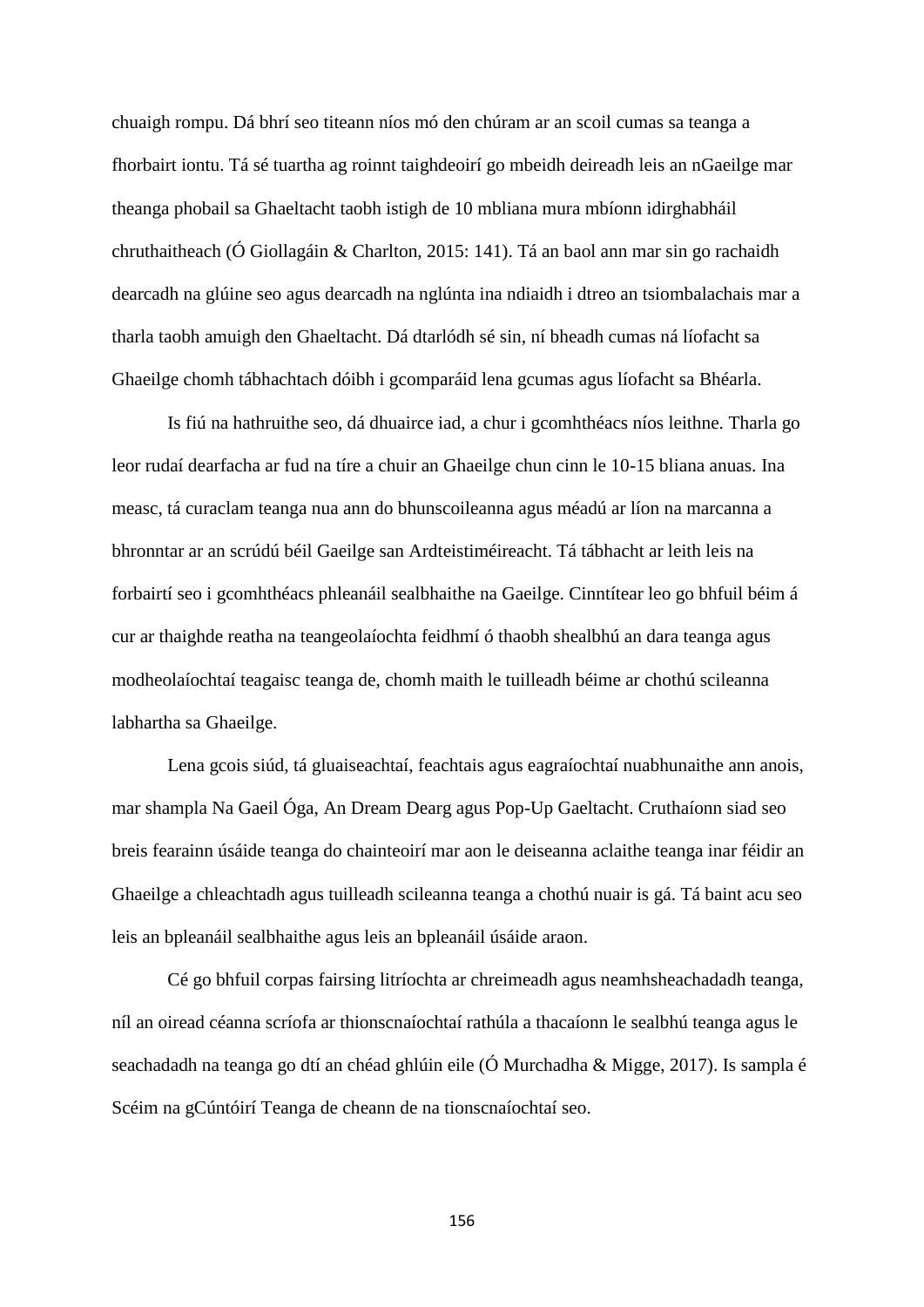#### **Inspreagadh i gcás Oideachasóirí Teanga**

Tá ceangal idir an méid a pléadh thuas agus taighde reatha ar fhéiniúlacht agus inspreagadh i réimse na teangeolaíochta feidhmí. Is fada an tuiscint againn go léirítear féiniúlacht trí úsáid teanga (Edwards, 2009) agus gur féidir le féiniúlacht bheith bainteach leis na cúiseanna a bhfoghlaimítear teanga bhreise, i.e. inspreagadh foghlama teanga (Norton, 2000; Block, 2006). Is é an rud atá i gceist le hinspreagadh ná an chúis a dtugtar faoi ghníomh nó an chúis a leantar de ghníomh (Dornyei & Ushioda, 2021). Smaoinítear go príomhúil ar an inspreagadh mar choincheap síceolaíoch a bhaineann leis an duine aonair (e.g. Dörnyei & Ryan, 2015; Dörnyei & Ushioda, 2021). Tá formhór an taighde ar inspreagadh i gcomhthéacs teanga dírithe ar na cúiseanna a bhfoghlaimítear teanga. Lena chois sin, tá bunús na gcreataí teoiriciúla agus na modhanna taighde a forbraíodh san fhoréimse seo den teangeolaíocht fheidhmeach ó na 1950í ar aghaidh bunaithe ar obair i réimse na síceolaíochta. Ach má théitear siar go dtí tús na hoibre sin (Gardner & Lambert, 1959; 1972), feictear go raibh gnéithe de shocheolaíocht na foghlama teanga fite fuaite sa teoiric a d'fhorbair na síceolaithe cáiliúla Robert Gardner agus Wallace Lambert. Ach trí na 1990í agus tús na 2000í chuaigh taighde an inspreagtha T2 i dtreo theoiricí cognaíocha na síceolaíochta. Níl spás anseo do mhionphlé ar stair fhorbairtí na réimse ach rianaítear í in Dörnyei agus Ushioda (2021). Lena chois sin, déanann Flynn agus Harris (2016) plé ar chreataí oibre éagsúla inspreagadh T2 agus a dtábhacht i gcomhthéacs fhoghlaim na Gaeilge.

Athrú mór amháin a tháinig chun cinn i dtaighde ar inspreagadh T2 ná an cheist maidir le comhthéacs sóisialta na foghlama a chur san áireamh. Mar shampla, léirigh taighde Norton (2000, Norton & Toohey, 2011) an tionchar a imríonn difríochtaí cumhachta, mar shampla, idir foghlaimeoirí/cainteoirí T2 agus cainteoirí T1, ar an iarracht a dhéanfadh duine sprioctheanga a fhoghlaim. Mhaígh sí nach gcuimsíonn coincheap an inspreagtha gné seo na cumhachta in eispéireas an fhoghlaimeora. Le dul i ngleic leis an easpa seo i gcuntais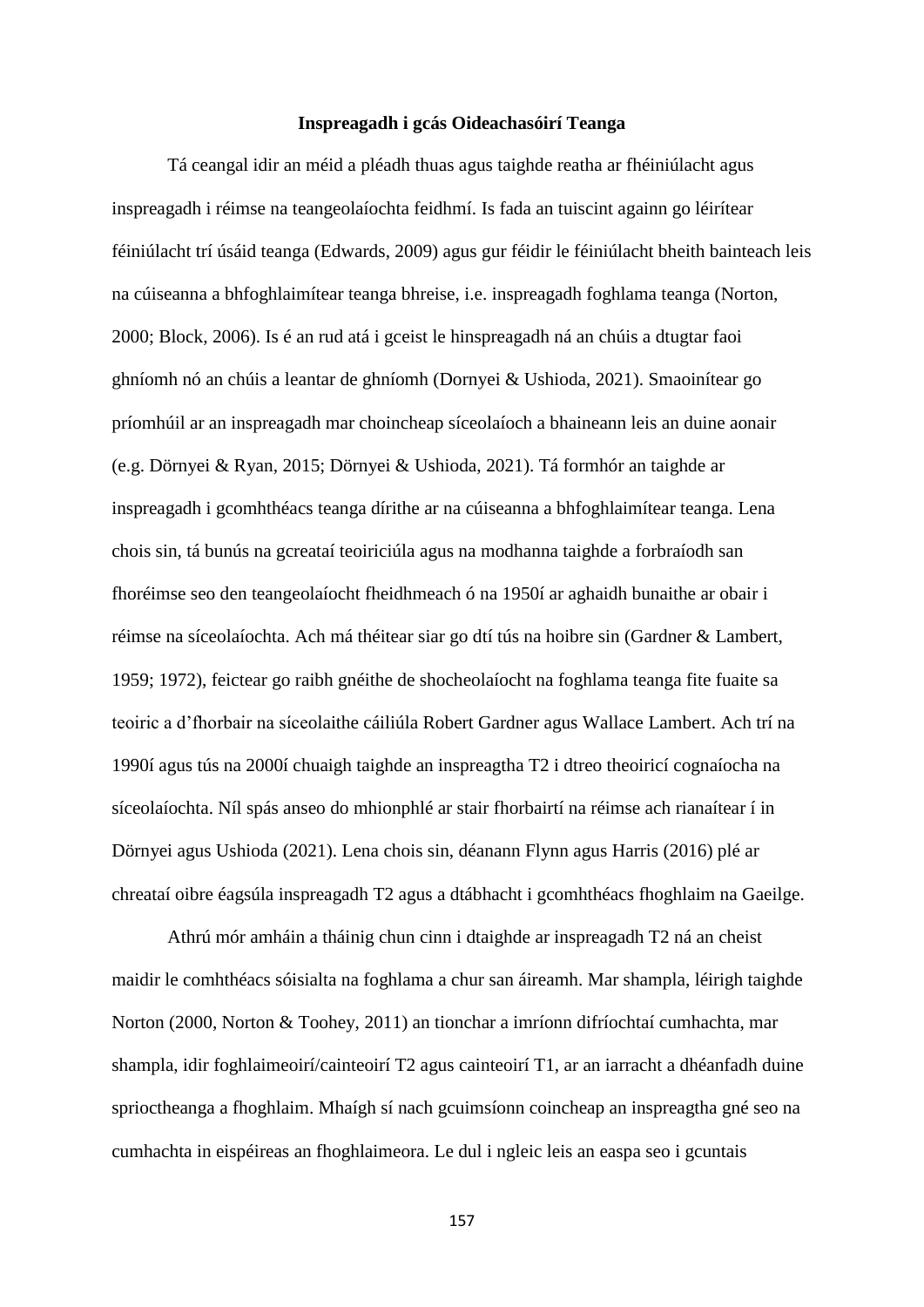theoiriciúla, d'úsáid sí coincheapa na hinfheistíochta mar mheafar le léiriú go ndéanann foghlaimeoirí infheistiú sa sprioctheanga ag amanna áirithe agus i gcomhthéacsanna áirithe mar go gceapann said go sealbhóidh said réimse níos leithne acmhainní (saolta agus siombalacha) agus go cuirfidh said sin lena gcaipitil chultúrtha ((Norton & Toohey, 2011: 420).

Go dtí le gairid, áfach, ní raibh féiniúlacht phearsanta, i.e. an féin, ina gné lárnach de theoiricí ar inspreagadh foghlama teanga. Tuairim is 10-15 bliana ó shin, d'fhorbair Dörnyei (e.g. 2005, 2009) cuntas teoiriciúil ar inspreagadh fhoghlaim an dara teanga a chuireann an féin i lár an phróisis: *The L2 Motivational Self System*. Ba chur chuige nua é seo a rinne iarracht inspreagadh foghlaimeoirí teanga a mhíniú i dtéarmaí trí ghné éagsúla: an féin T2 idéalach (*the ideal L2 self*); an féin T2 ba chóir (*the ought-to L2 self*); agus eispéireas fhoghlaim an T2 (*the L2 learning experience*). Baineann *an féin T2 idéalach* leis an staid (e.g. cumas) ba mhaith le duine a bhaint amach i dtaca leis an sprioctheanga. Baineann *an féin T2 ba chóir* leis an staid ba mhaith le duine/daoine eile an té atá ag foghlaim a bhaint amach i dtaca leis an sprioctheanga. Baineann *eispéireas fhoghlaim an T2* le gnéithe den timpeallacht foghlama, ina measc: an múinteoir, an curaclam agus comhpháirtithe.

Tá go leor taighde eimpíreach déanta ó shin le samhail Dörnyei a thástáil agus torthaí measctha sna staidéir sin maidir le cumhacht tuartha na dtrí ghné sa tsamhail (féach e.g. Al-Hoorie, 2018 agus Claro, 2020 le haghaidh tuilleadh eolais). I gcomhthéacs na Gaeilge, áfach, léirigh saothar Flynn (2020) an bhaint a bhíonn ag gnéithe éagsúla d'fhéin-íomhá fhoghlaimeoirí fásta na Gaeilge sa phróiseas foghlama agus sna cuspóirí foghlama a leagann siad amach dóibh féin. Léirigh a chuid taighde mar shampla go mbíonn coimhlint ann idir an féin T2 idéalach agus an féin T2 ba chóir i dtaca le leibhéal cumais ba mhaith/chóir a bhaint amach agus múnlaí teanga (Gaeltacht vs iar-Ghaeltacht) ba mhaith/chóir cloí leo. D'fhéadfaí taighde Murphy (2011) le foghlaimeoirí teangacha iasachta sa Ríocht Aontaithe a lua anseo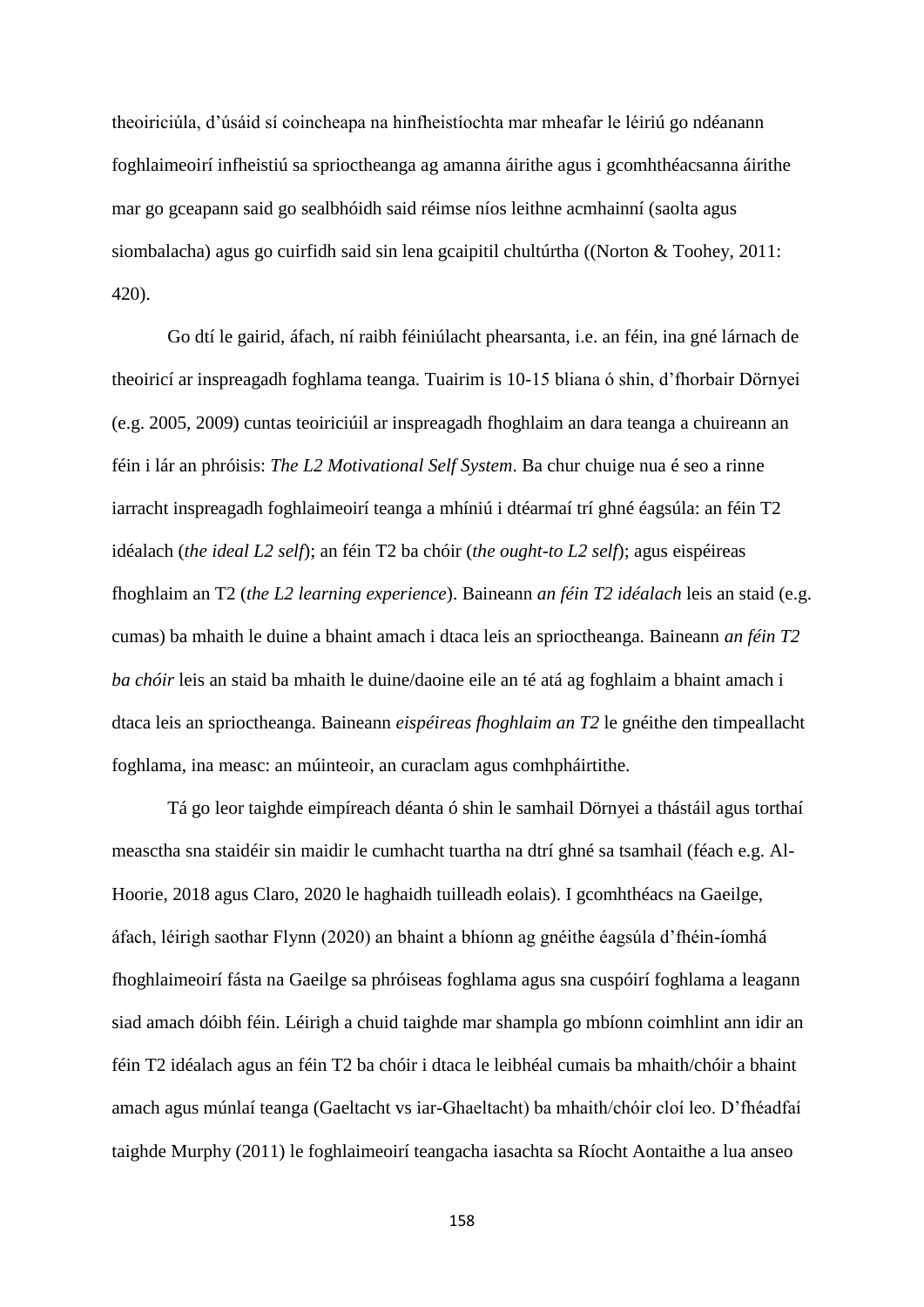fosta. Léirigh a cuid taighde gur chothaigh gur chothaigh féin-íomhá, reatha agus idéalach, agus gnéithe féiniúlachta eile, an t-inspreagadh a bhí ag na foghlaimeoirí seo le dua a chaitheamh le foghlaim na sprioctheanga thar thréimhse ama. B'amhlaidh an scéal fiú nuair nach raibh baint dhíreach ag na gnéithe seo den fhéin-íomhá le foghlaim teanga (bheith ina máthair, gcaomhnóir, oibrí, ball de ghrúpa sainspéise, srl.).

Le cois foghlaimeoirí teanga, táthar anois ag baint úsáide as coincheap an fhéin agus samhail Dörnyei le hinspreagadh oideachasóirí teanga a mhíniú freisin (e.g. Hiver et al., 2018; Sahakyan et al., 2018). Míníonn Hiver et al. (2018) tábhacht an taighde ar inspreagadh oideachasóirí teanga mar seo:

The fact is that many language teachers are both educators and language learners, and thus the domain of language teacher motivation is well-positioned to become a richer field of inquiry because of its crossover appeal. (lch. 27)

Níl aon easpa taighde ar inspreagadh i gcás múinteoirí agus tá taighde ar inspreagadh múinteoirí teanga ag dul i méid freisin le dornán blianta anuas. Léiríonn an chuid is mó den taighde a rinneadh ar inspreagadh múinteoirí teanga go bhfuil baint mhór ag gnéithe intreacha de mheon agus de dhearcadh múinteoirí lena n-inspreagadh chun obair an mhúinteora teanga a dhéanamh (e.g. suim sa ghairm, dul chun cinn pearsanta, srl., féach Dörnyei & Ushioda, 2021). Fiú i gcás na Gaeilge, léirigh taighde ó thús na 1990idí go raibh suim ar leith ag múinteoirí bunscoile sa Ghaeilge (Ó Riagáin & Ó Gliasáin, 1994) agus i dtaighde a rinneadh le gairid fuair Dunne (2019) amach go raibh múinteoirí tosaigh bunscoile bródúil as an ról a bheadh acu i múineadh na Gaeilge agus go raibh nasc ag an mbród seo lena bhféiniúlacht ghairmiúil mar mhúinteoirí a bhí á forbairt.

De bharr easpa taighde sa ghort seo, áfach, luann Hiver et al. (2018) go bhfuil géarghá le taighde a shoiléiríonn an nasc idir inspreagadh múinteoirí, a gcleachtas sa seomra ranga, agus inspreagadh agus dul chun cinn na bhfoghlaimeoirí. Léiríonn siad go bhfuil méid áirithe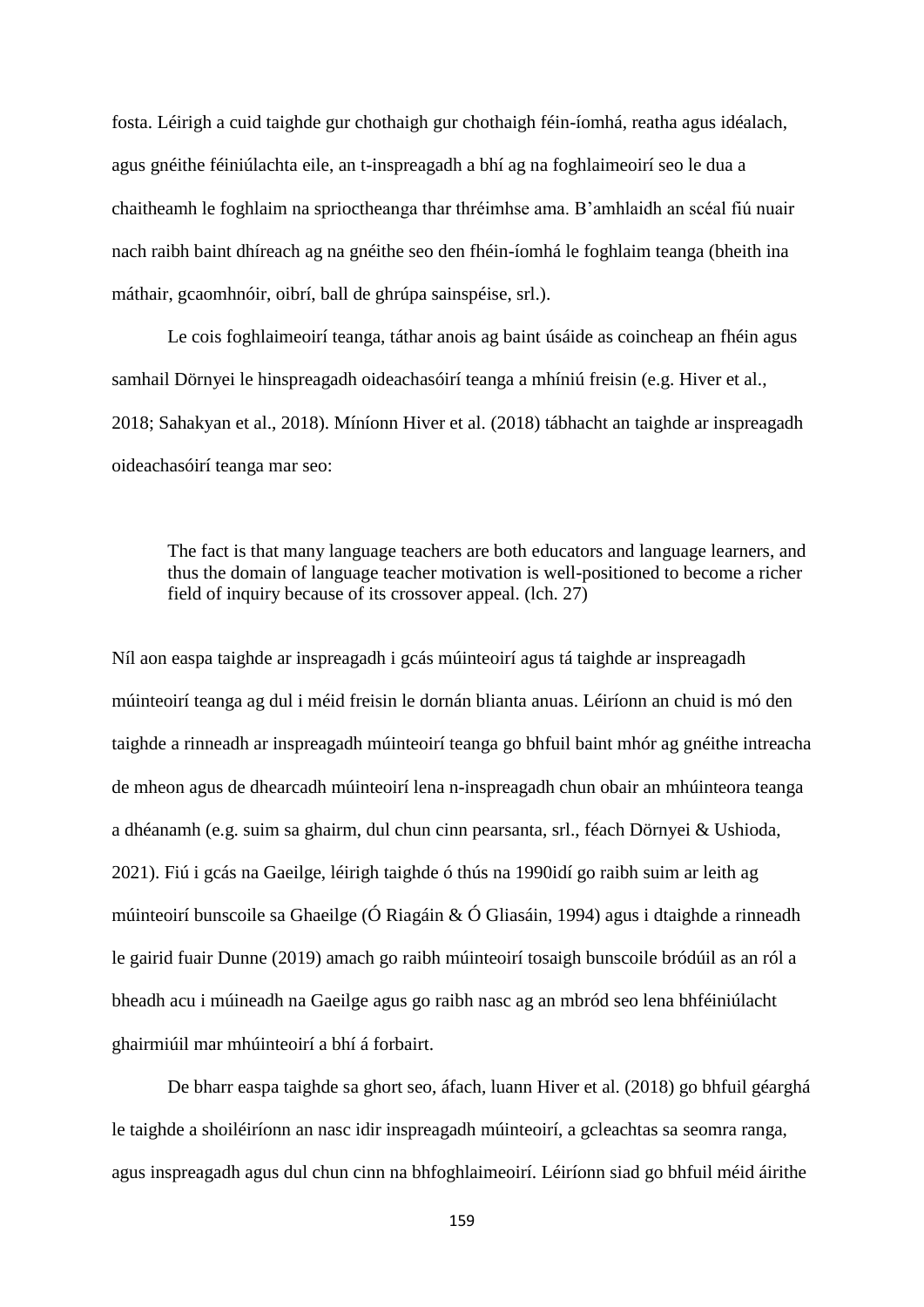taighde déanta ar naisc idir inspreagadh múinteoirí agus torthaí foghlama na bhfoghlaimeoirí, ach go bhfuil an gaol atá idir an dá fheiniméan, agus an dóigh a gcothóinn siad a chéile, doiléir.

Tá an pobal a bhfuil an taighde reatha dírithe air difriúil sa mhéid nach múinteoirí ná foghlaimeoirí iad i ngnáthchiall na bhfocal sin. Ina ainneoin sin, tá ról ar leith in oideachas teanga na Gaeltachta ag Cúntóirí Teanga agus is fiú go mór iniúchadh a dhéanamh ar a spreagann iad chun na hoibre seo agus a bhfuil de ról ag a bhféiniúlacht(aí) inti.

#### **Scéim na gCúntóirí Teanga**

Tá cur síos níos iomláine ar chúlra agus leagan amach na Scéime sa tuarascáil thuasluaite (Ó Duibhir et al., 2020). Mar achoimre, bunaíodh Scéim na gCúntóirí Teanga i 1999 chun an Ghaeilge a láidriú mar theanga labhartha i measc daltaí bunscoile Gaeltachta. Ó shin i leith leathnaíodh an Scéim chuig iar-bhunscoileanna na Gaeltachta freisin. Tá obair na Scéime á reáchtáil ag dhá scátheagras, Oidhreacht Chorca Dhuibhne Teoranta agus Muintearas Teoranta. Is féidir le scoileanna a bhfuil aitheantas acu mar scoileanna Gaeltachta cur isteach ar an Scéim agus bronnann an Roinn méid áirithe cúntóirí agus uaireanta teagaisc ar an scoil. Fógraíonn príomhoidí na poist go háitiúil agus cuireann siad iarratasóirí faoi agallamh de réir mar a mheastar iad a bheith oiriúnach don ról.

Maidir le hobair na gcúntóirí, is ar ghníomhaíochtaí saibhrithe agus sealbhaithe teanga go príomha a bhíonn obair na gcúntóirí dírithe agus iad ag feidhmiú mar thaca d'fhoireann teagaisc na scoileanna. Is iomaí athrú atá tagtha ar an oideachas Gaeltachta sa tréimhse ó bunaíodh an Scéim. Ba é ceann de chuspóirí an athbhreithnithe é go bhfaighfí tuiscint níos fearr ar na bealaí a bhféadfaí an Scéim a láidriú i gcomhthéacs fheidhmiú an Pholasaí don Oideachas Gaeltachta 2017-2022 agus an phróisis phleanála teanga i gcoitinne.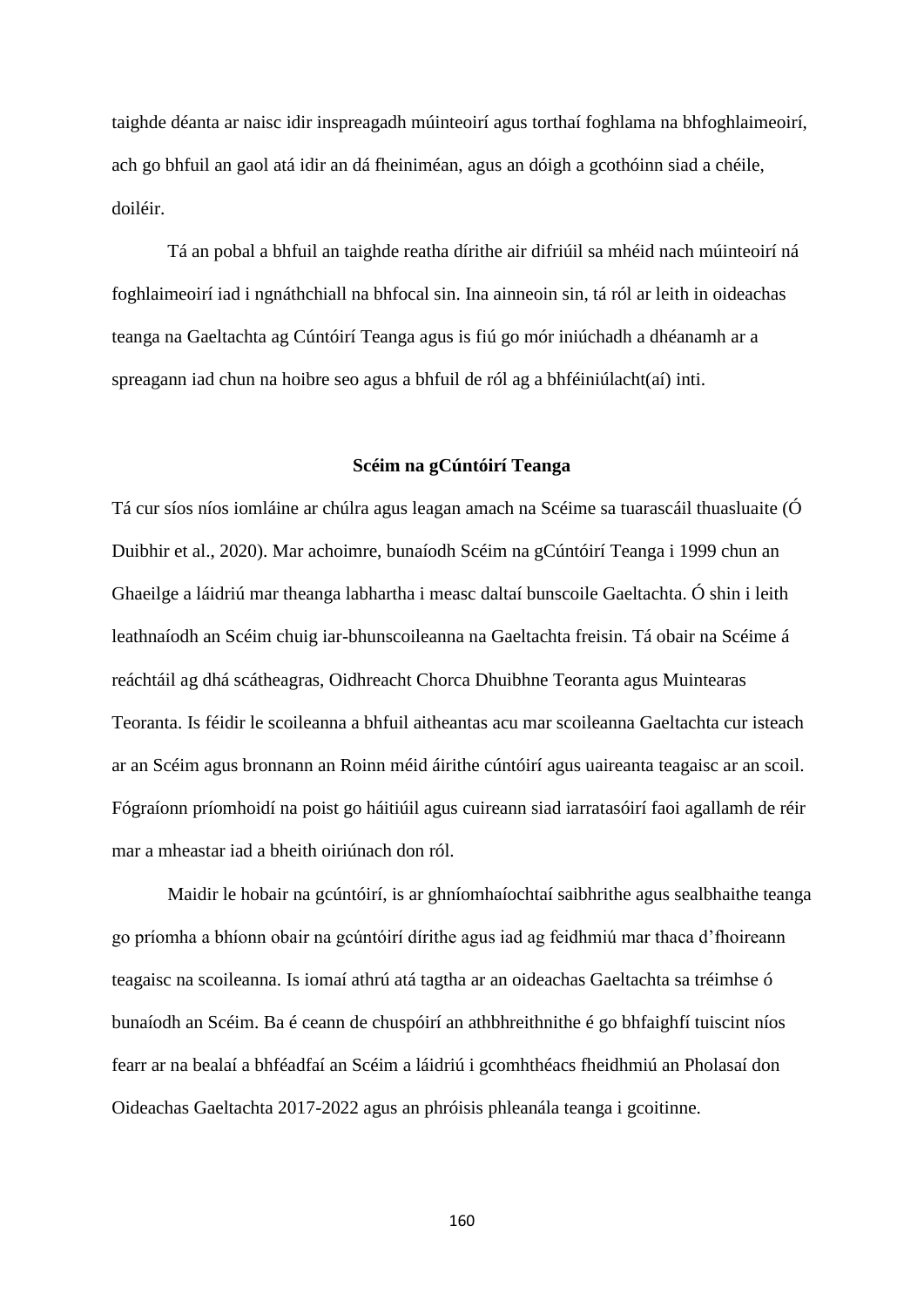Ba thréimhse oibre 26 seachtain a bhí i gceist do na cúntóirí in 2018 nuair a cuireadh an taighde a ndéantar tuairisciú air anseo ar bun, agus go hiondúil, ba ó mhí Dheireadh Fómhair go hAibreán a bhíodh i gceist. Chaith na cúntóirí isteach is amach le 10 n-uaire an chloig sa scoil in aghaidh na seachtaine. Bunaíodh an Scéim ar dtús chun cabhrú le foghlaimeoirí Gaeilge i.e. páistí nach raibh an Ghaeilge ina teanga bhaile acu. Tháinig athrú air sin in 2012 nuair a cuireadh riachtanais daltaí a bhfuil an Ghaeilge acu sa bhaile san áireamh agus ceadaíodh maoiniú agus uaireanta breise don saibhriú teanga. D'fhág sé sin dhá ghné sa scéim ón am sin ar aghaidh: (i) cabhrú le daltaí T2 an Ghaeilge a shealbhú, agus (ii) cabhrú le daltaí T1 a gcuid Gaeilge a shaibhriú.

Chuir Acadamh na hOllscolaíochta Gaeilge, Ollscoil na hÉireann, Gaillimh deis oiliúna ar fáil do chúntóirí teanga na Scéime i bhfoirm cúrsa Dioplóma sna Dána (Sealbhú Teanga agus Forbairt Leanaí) in 2003-2005 (Dún na nGall), 2004-2006 (Gaillimh), 2008- 2010 (Ciarraí/Cúige Mumhan). Ní raibh ar na cúntóirí táille a íoc ar an gcúrsa ach thug siad faoi na modúil ina gcuid ama féin. Rinne cuid de na cúntóirí a ghlac páirt sa taighde seo an cúrsa dioplóma agus rinne siad tagairt dó ina gcuid freagraí a phléitear thíos.

# **An Mhodheolaíocht**

Baineadh úsáid as modhanna éagsúla taighde – ceistneoirí, agallaimh aonair agus grúpaí fócais - sa mhórthionscadal (Ó Duibhir at al., 2020) le sonraí a bhailiú ó chúntóirí, príomhoidí, tuismitheoirí agus páirtithe leasmhara eile. Bailíodh na sonraí ar fad a ndéantar plé orthu anseo i ngrúpaí fócais le cúntóirí teanga. Tugadh cuireadh do 82 cúntóir teanga páirt a ghlacadh i ngrúpa fócais. Ghlac 50 cúntóir leis an gcuireadh agus chinntigh sé sin leibhéal ard rannpháirtíochta sa taighde. Mná ar fad a bhí sna rannpháirtithe (ba mhná iad tromlach mór na gcúntóirí a bhí ag feidhmiú sa ról ag an am). Léirigh an leibhéal seo rannpháirtíochta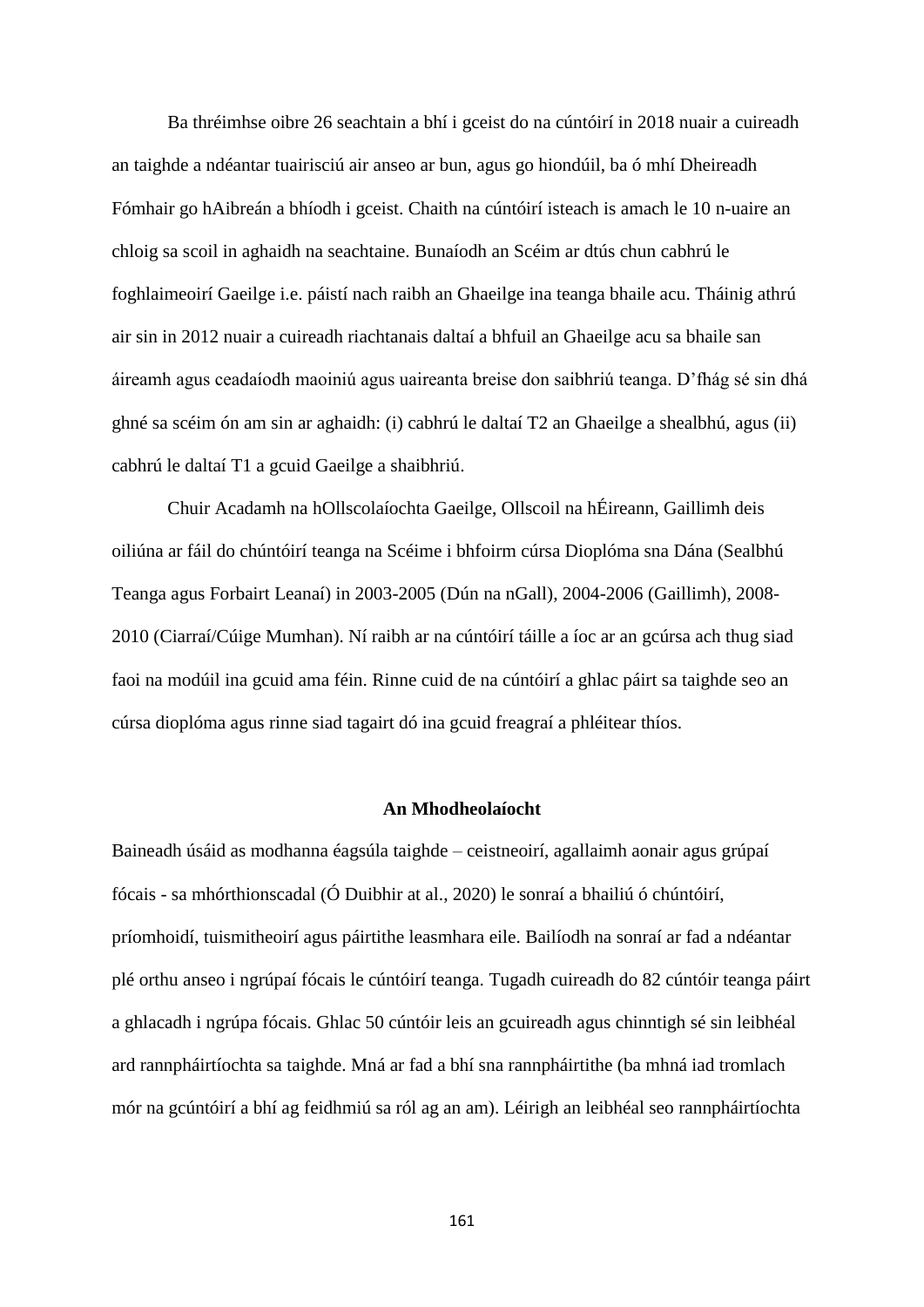tiomantas na gcúntóirí nuair a chuirtear san áireamh go raibh tréimhse oibre na gcúntóirí istigh nuair a eagraíodh na grúpaí fócais i mí an Mheithimh.

Eagraíodh 14 ghrúpa fócais san iomlán agus léirítear i dTábla 1 an scaipeadh tíreolaíoch agus an líon rannpháirtithe a bhí i ngach grúpa. Thug na grúpaí fócais, a bhí leathstruchtúrtha, deis do na cúntóirí insint dúinn faoina róil óna bpeirspictíocht féin agus na tuiscintí a bhí acu a chur i gcomparáid leis na cúntóirí eile sa ghrúpa (Kvale & Brinkmann, 2009; Morgan & Hoffman, 2018). Bhí an plé seo idir na cúntóirí ina ghné thábhachtach de na grúpaí fócais sa mhéid is gur thug sé deis dóibh machnamh a dhéanamh ar a dtuairimí féin i gcomhthéacs thuairimí a gcomhchúntóirí (Krueger & Casey, 2015). Lena chois sin, maítear sa litríocht ar ghrúpaí fócais go gcruthaítear suímh do na rannpháirtithe ina mbíonn atmaisféar tacúil agus inar féidir le rannpháirtithe tuairimí dearfacha agus diúltacha faoi ábhair éagsúla a phlé ar a suaimhneas, mar ní bhraitheann siad an cineál brú a bhíonn i gceist le hagallamh aonair go minic (Wilkinson, 2008).

# **Tábla 1**

*Grúpaí Fócais na gCúntóirí Teanga, Líon na Rannpháirtithe, agus an Scaipeadh* 

*Tíreolaíoch*

| Ionad                        | Grúpaí Fócais         |
|------------------------------|-----------------------|
|                              | (líon rannpháirtithe) |
| Co. na Gaillimhe, Conamara   | 2(11)                 |
| Co. Mhaigh Eo                | 1(4)                  |
| Co. Dhún na nGall            | 4(16)                 |
| Co. na Mí, Ráth Carn         | 1(3)                  |
| Co. Chiarraí, Corca Dhuibhne | 4(11)                 |
| Co. Phort Láirge, An Rinn    | 1(2)                  |
| Co. Chorcaí                  | 1(3)                  |
| Iomlán                       | 14 (50)               |

Rinneadh taifeadadh ar na grúpaí fócais agus leanadh na céimeanna a mhol Braun agus Clarke (2012) chun anailís théamach a dhéanamh ar na sonraí. Sa chéad chéim rinneadh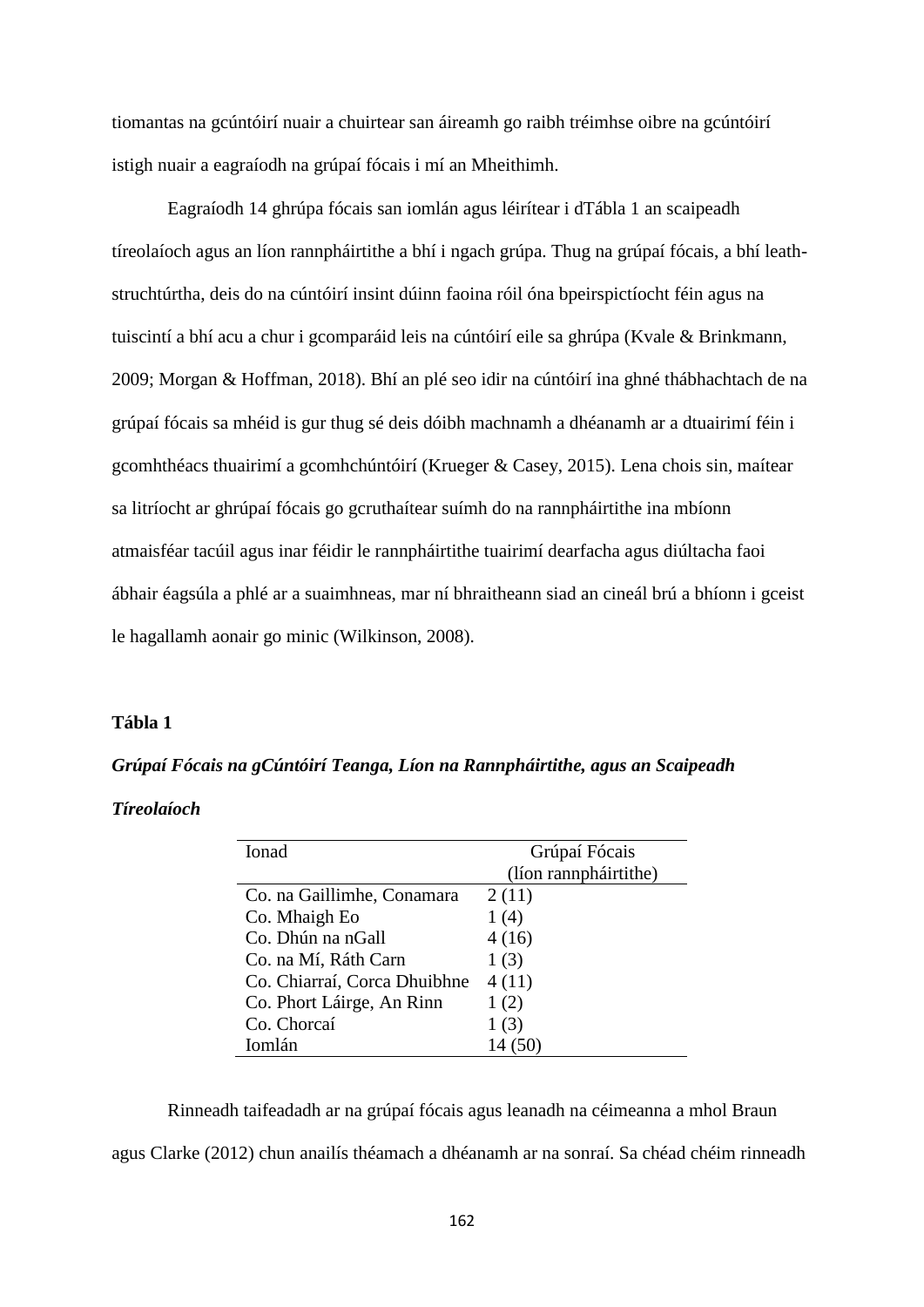tras-scríbhinní na n-agallamh a léamh agus a athléamh le cur amach domhain a fháil ar na sonraí. Gineadh cóid tosaigh sa chéad chéim eile chun eagar a chur ar na sonraí agus patrúin a aithint. Cuardaíodh téamaí sna cóid ansin a bhí ábhartha don anailís a bhí faoi chaibidil, .i. ról na féiniúlachta agus ról an inspreagtha in obair na gcúntóirí teanga sa taighde reatha. Próiseas athfhillteach a bhí sa chéad chéim eile inar deimhníodh go raibh na sleachta de na sonraí a bhí aitheanta ag teacht leis an téama agus nach raibh sleachta ábhartha fágtha ar lár. Cuireadh lipéid ar na téamaí ansin agus tosaíodh ar dhiananailís ar na sonraí. Sa deireadh, aithníodh sleachta a bhí ionadaíoch ar thuairimí na rannpháirtithe agus a thacódh le léiriú na hanailíse. Pléitear iad sin sa chéad rannóg eile.

### **Torthaí**

Agus na grúpaí fócais ar siúl, chuaigh leibhéal suime agus díograis na gcúntóirí san obair a bhí ar siúl acu i bhfeidhm go mór orainn agus theastaigh uainn tuilleadh iniúchadh a dhéanamh ar na fachtóirí a spreag an tiomantas seo. Pléitear na tuairimí a nocht na cúntóirí sa rannóg ar inspreagadh thíos. Dírímid isteach ar fhéiniúlacht na gcúntóirí mar oideachasóirí ina dhiaidh sin. Bainimid úsáid as ainmneacha bréige chun anaithnideacht na gcúntóirí a chosaint. In áiteanna, rinneamar caighdeánú áirithe ar athfhriotail na gcúntóirí le nach bhféadfaí an áit arb as dóibh a aithint.

#### *Inspreagadh na gCúntóirí*

Cuirtear roinnt athfhriotal ó rannpháirtithe a léiríonn rudaí a spreagann iad chun obair na Scéime a dhéanamh i láthair anseo. Baineann na ráitis seo leis an teanga féin, na páistí a mbíonn siad ag obair leo, tacú le céad ghlún eile chainteoirí na Gaeilge agus todhchaí na Gaeltachta. Dála go leor múinteoirí (teanga) i gcomhthéacsanna teanga eile (Dörnyei &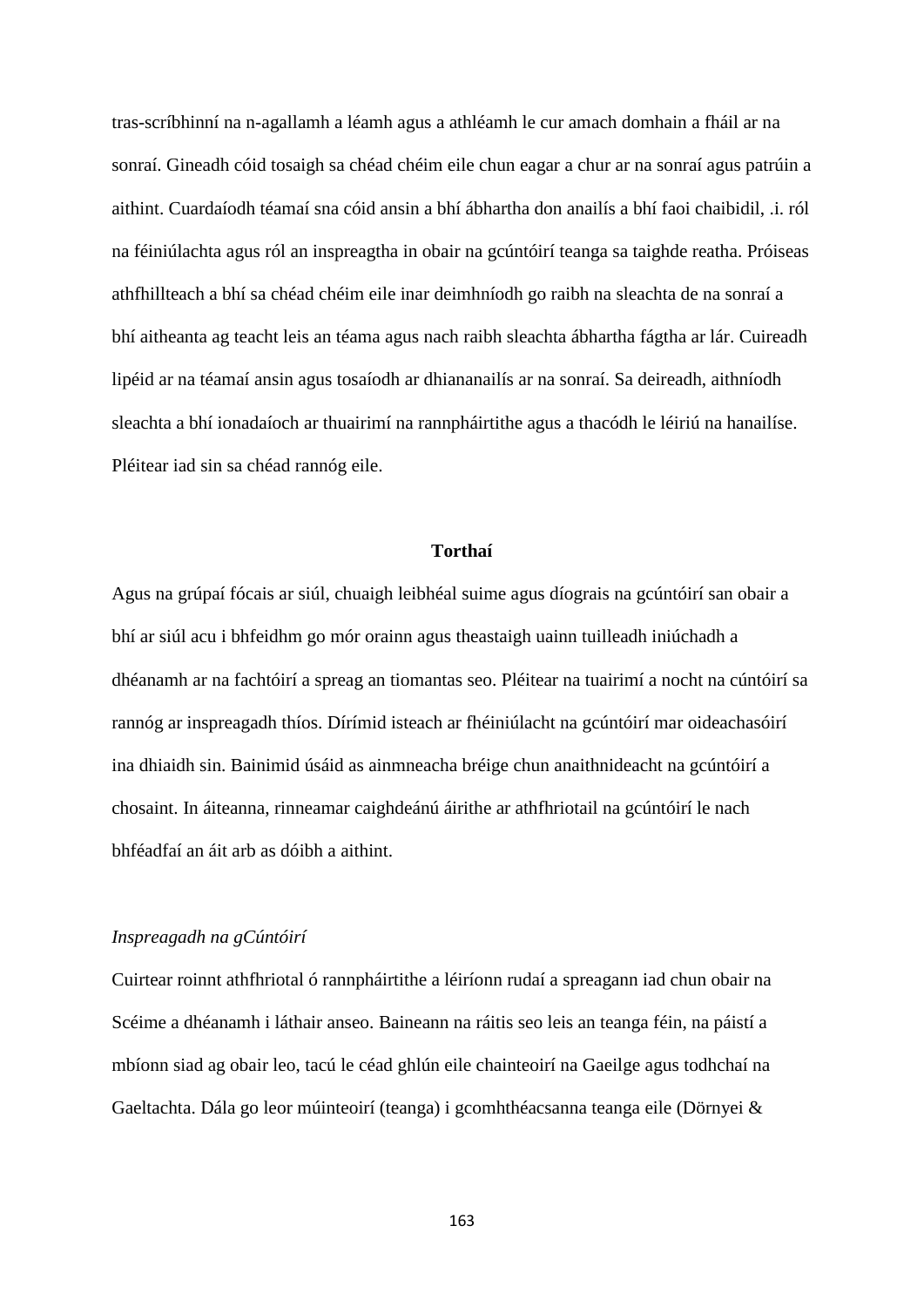Ushioda, 2021), léirítear sna ráitis thíos gur spreagthaí inmheánacha, intreacha iad, a bheag nó a mhór, a thiomáineann na cúntóirí teanga sa Ghaeltacht.

Ceann de na gnéithe ba mhó a spreag na cúntóirí le bheith ag obair sa réimse seo ná a ngrá don Ghaeilge mar a mhínigh Niamh:

Ó mo thaobhsa, sé mo ghrá don Ghaeilge … Paisean mo chroí é is cuma cad atá á dhéanamh agat, mura bhfuil sé i do chroí agat, ní fiú é a dhéanamh. (Niamh)

Luaigh formhór na gcúntóirí an teanga mar fhoinse spreagtha agus cheangail siad í leis an taitneamh a bhain siad as a bheith ag obair le páistí:

Bhuel i mo chás féin ar aon nós is dóigh liom gur breá liom an teanga agus is breá liom a bheith ag obair le páistí. Is breá liom a bheith in ann cabhrú leo le go mbeadh siad in ann iad féin a chur in iúl agus go bhfuil meas acu ar an teanga agus ní bhíonn aon drogall ar aon duine acu Gaeilge a labhairt nuair a bhíonn siad istigh. Bainim antaitneamh as. Bíonn an-spórt againn i ndáiríre … Tá a fhios agat go bhfuil tú tar éis é sin a mhúineadh dóibh. (Fionnuala)

Thacaigh Siobhán leis an tuairim seo freisin:

... mura bhfuil grá agat do pháistí ní ceart a bheith ag obair ann. Is breá liom teacht isteach anseo agus obair leis na páistí agus ag caint faoi na scéalta agus a leithéid agus an feabhas a fheiceáil iontu. (Siobhán)

Feictear chomh maith i ráiteas Shiobhán go luann sí an feabhas a thagann ar na páistí agus tá sé sin ag teacht le Fionnuala agus an sásamh a fhaigheann sí as na rudaí a mhúineann sí dóibh. Mar a luann Róisín, baineann an dul chun cinn le cumas cainte na ndaltaí a nascann a ngrá don Ghaeilge agus an taitneamh a bhaineann siad as a bheith ag obair le páistí:

Nuair a fheiceann tú an t-athrú a thagann ar na leanaí agus nuair a labhraíonn siad ar ais leat bíonn tú ag rá leat féin táim ag déanamh rud éigin i gceart. (Róisín)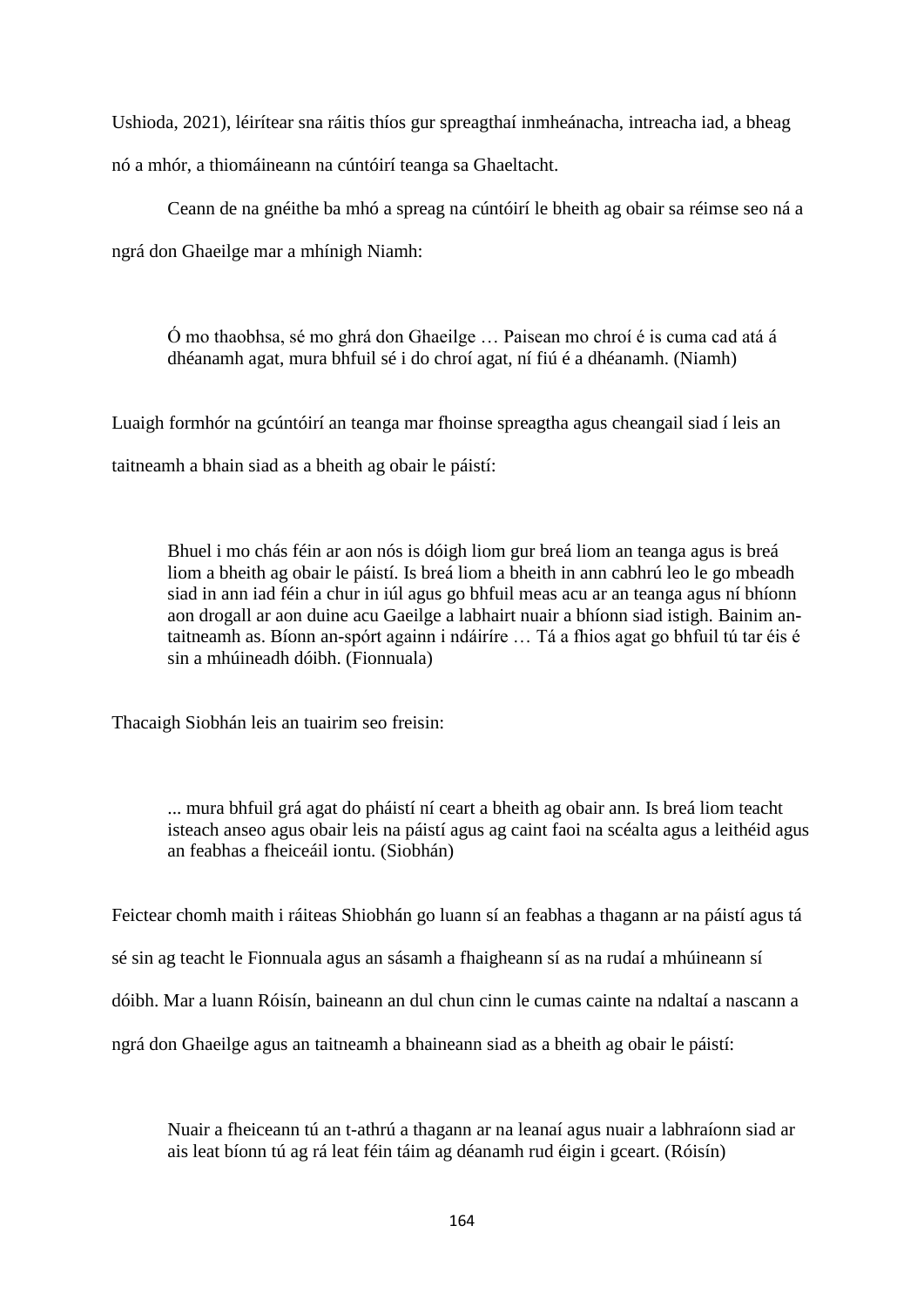Tagann Ciara le Róisín agus feictear an cion atá ar na páistí:

Nuair a fheiceann tú an dul chun cinn agus iad ar a sáimhín só leat. Tá siad ar nós garchlann agat. (Ciara)

Ba léir chomh maith gur dearbhaíodh na cúntóirí ina ról tríd an dul chun cinn a rinne na daltaí agus an tionchar a bhí acu air seo, mar a mhínigh Fiona:

Nuair a fheiceann tú toradh do chuid oibre … nuair a fheiceann tú dul chun cinn an ghasúir nó an tionchar agat ar an ngasúr. (Fiona)

Bhí an chuma ar an scéal gurb í dul chun cinn seo na bpáistí an phríomhfhoinse dearbhaithe a bhí ag na cúntóirí seachas aiseolas ar bith a fuair siad ó na múinteoirí, an príomhoide nó na tuismitheoirí.

Anuas ar an ghrá don Ghaeilge, léirigh na cúntóirí an-tuiscint ar an tábhacht a bhain leis an teanga a sheachadadh go dtí an chéad ghlúin eile agus go mbainfeadh saibhreas lena gcumas teanga mar a léirigh Róisín:

Saibhriú don chainteoir dúchais. Is dócha go bhfuil an-chuid acu, labhraíonn siad an Ghaeilge sa bhaile ach níl an saibhreas teanga acu ... Ní hé an sealbhú, is dóigh liom go bhfuil sé níos tábhachtaí fós aire a thabhairt dár gcainteoirí dúchasacha mar muna bhfuil muid chun aire a thabhairt dóibh sin, cad a bheadh againn? (Róisín)

Feictear anseo go dtógann na cúntóirí an cúram seo orthu féin agus gur gné den obair í a spreagann iad. Léiríonn siad tuiscint chomh maith san idirdhealú idir sealbhú teanga do na páistí nach bhfuil cúlra Gaeilge acu agus saibhriú dóibh siúd a thagann ó chúlraí le Gaeilge. Goilleann sé orthu nach labhraíonn tuismitheoirí a bhfuil an cumas acu, Gaeilge lena bpáistí:

Feicim tuismitheoirí a bhí ar scoil anseo, bunscoil agus meánscoil, níl siad ag labhairt Gaeilge lena bpáistí. Gach áit is dócha ach briseann sé mo chroí ... tá feabhas tagtha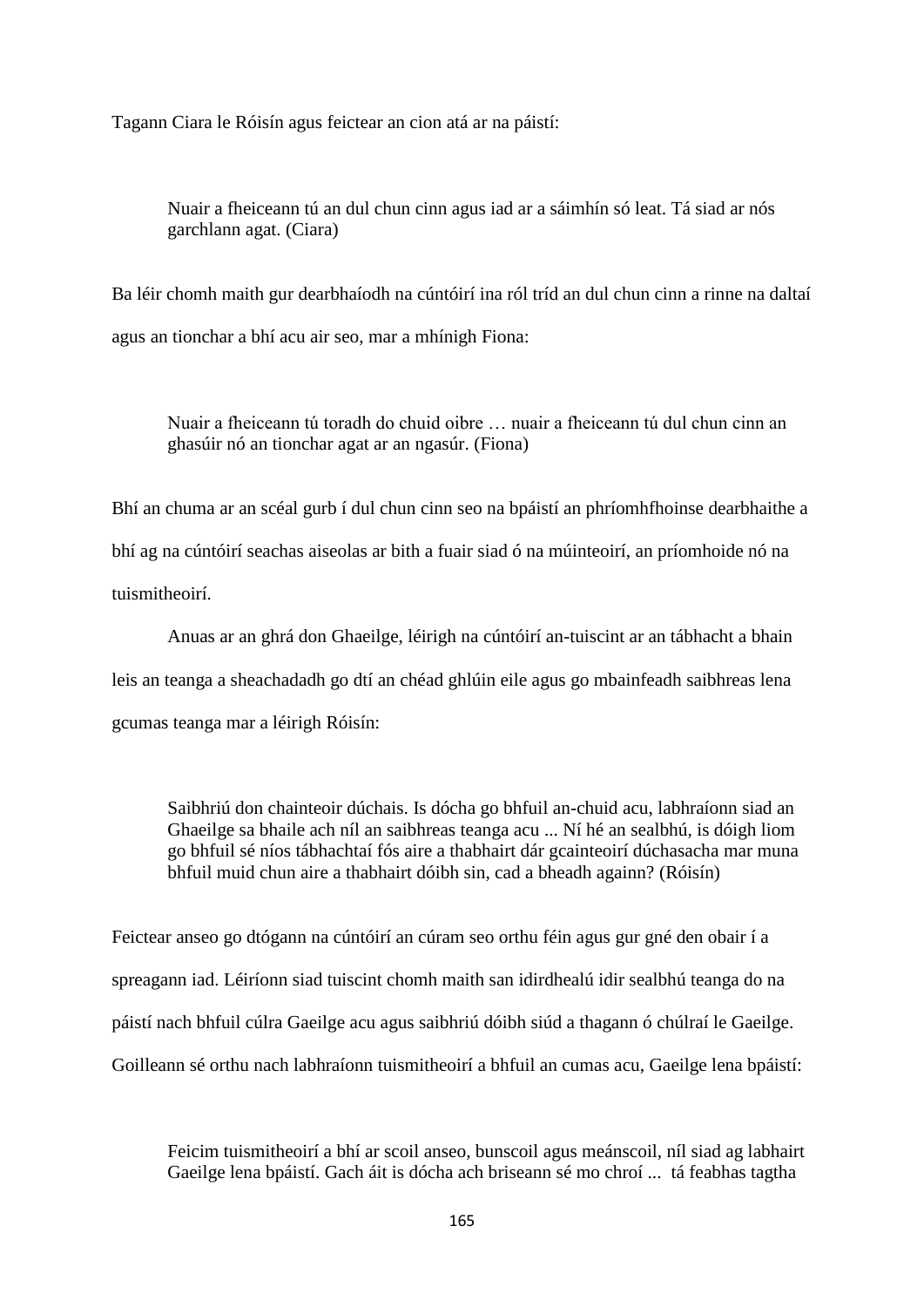leis na daoine atá ag bogadh isteach, a bhfuil suim acu sa Ghaeilge, meas acu ar an nGaeilge ... ach is iad na daoine áitiúla a chuireann isteach go mór orm. (Niamh)

Tugann ráiteas Niamh léargas dúinn ar an seachadadh nó neamhsheachadadh teanga atá ag tarlú sa Ghaeltacht agus an ról atá ag an gcóras oideachais ag iarraidh cúiteamh a dhéanamh ar an easpa seachadta sa teaghlach (Ó hIfearnáin, 2007; Ó Giollagáin & Charlton, 2015, lch. 133). Thug Siobhán sampla de pháiste ar tháinig a theaghlach ón bPolainn agus an tionchar dearfach a bhí ag a cuid oibre agus obair na scoile ar an pháiste chomh maith le tiomantas na dtuismitheoirí go mbeadh sé ilteangach:

An leaid a tháinig ón bPolainn anseo, bhuel bhuail cara liomsa leo lá amháin, bhí sí [an cara] ag labhairt Béarla leo agus dúirt na tuismitheoirí "No. No Béarla, he has Polish or Irish". (Siobhán)

### *Féiniúlacht na gCúntóirí*

Ó thaobh na féiniúlachta de, ba léir ó na comhráite go mbaineann obair na Scéime go dlúth le féindearcadh na gcúntóirí orthu féin, a ról i suíomh na hoibre agus ról na hoibre a dhéanann siad i dtacú leis an bpobal lena mbaineann siad féin. Dála na ráiteas faoi inspreagadh, léiríonn na ráitis seo faoi fhéiniúlacht go bhfuil gnéithe pearsanta ag baint leis an obair. Braitheann siad páirteach i rud atá níos mó ná iad, a bhaineann leo go dlúth mar sin féin. Ag an am céanna, léirítear tríd na ráitis go bhfuil an fhéiniúlacht ghrúpa tábhachtach freisin. Is de bhunadh na Gaeltachta iad agus is daoine iad a bhfuil grá acu ar an teanga agus ar a bpobail féin. Tháinig sé seo chun cinn sna comhráite ar bhealaí éagsúla mar a fheictear thíos.

D'fhiosraíomar leis na cúntóirí ar bhraith siad mar chuid d'fhoireann na scoile agus nocht siad tuairimí éagsúla faoin gceist seo. Bhí go leor acu ar nós Chaoimhe:

Braithim mar pháirt don fhoireann ... bíonn deis cainte agam le múinteoirí amuigh sa chlós dá mbeadh aon ní in aon chor [de dhith]. (Caoimhe)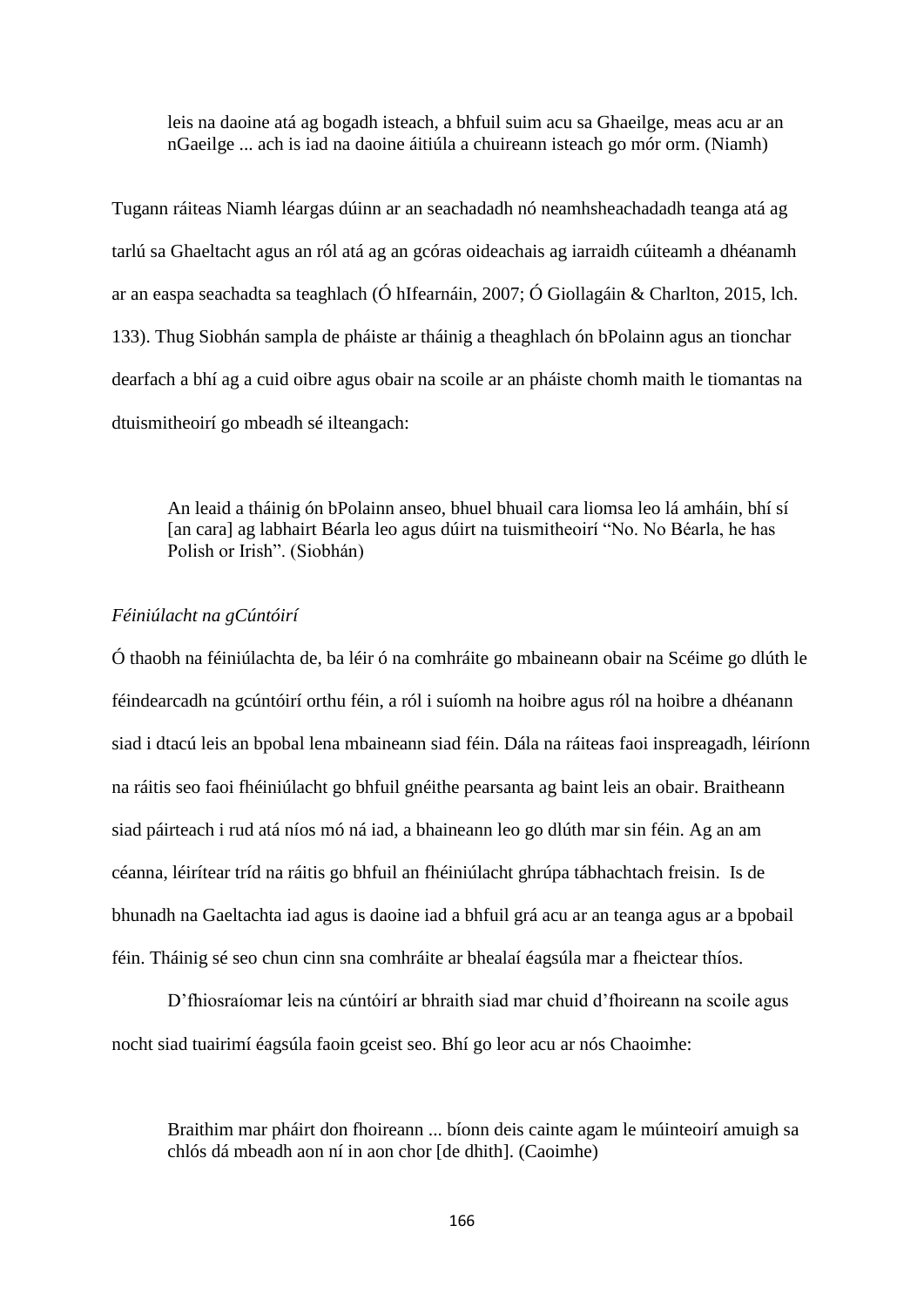Taithí agus tuairim eile a bhí ag Caitlín agus Pádraigín, áfach:

Ní fhéadfainn é sin a rá, ní bhraithim mar chuid d'fhoireann na scoile. Caithfidh mé a rá ní fhéadfainn é sin a rá leis, go mbraithim saghas difriúil leo. (Caitlín)

Braithimse an-scoite amach i mo chuid oibre ar aon chuma agus ba bhreá liom teagmháil beag eile a bheith agam leis an bpríomhoide agus leis an múinteoir Gaeilge agus b'fhéidir ceangal éigin a dhéanamh leis an obair. (Pádraigín)

Nocht Róisín an tuairim go raibh an-bhaint aici le foireann na scoile ach nár mhothaigh sí mar dhlúthchuid den fhoireann ar dtús. Tháinig athrú ar an scéal tar éis di an cúrsa dioplóma do chúntóirí in Acadamh na hOllscolaíochta Gaeilge a dhéanamh:

Ní fheadar cad a bhí le déanamh ach ansin nuair a bhí na cúrsaí déanta faigheann tú breis mhisnigh agus cabhraíonn na cúrsaí. Is dóigh liom go raibh an-easnamh cúrsaí ag an tús agus muna raibh sin ní bheinn ag déanamh an phoist inniu. Thug siad anchuid misneach dom. (Róisín)

Feictear an tábhacht a bhain le cáilíocht ghairmiúil a bhaint amach do Róisín agus go raibh tionchar aige sin ar a stádas taobh istigh den scoil. Bhí an misneach agus an mhuinín aici tar éis di an cháilíocht a bhaint amach a bheith níos rannpháirtí mar bhall dlisteanach foirne. Ar an téama céanna, bhí Nóra den tuairim go mba chóir do na cúntóirí a bheith rannpháirteach leis na múinteoirí ar laethanta inseirbhíse:

Ba cheart go dtabharfaí na cúntóirí isteach ansin le haghaidh an oiliúint chomh maith leis na múinteoirí. (Nóra)

Ba chuid den fhoireann í Nóra agus ní fhaca sí cúis ar bith nach mbeadh na deiseanna céanna oiliúna aici is a bhí ag na múinteoirí. Labhair Bríd faoin dúil a spreag an obair inti a bheith ina múinteoir dá mbeadh an deis aici arís ina saol: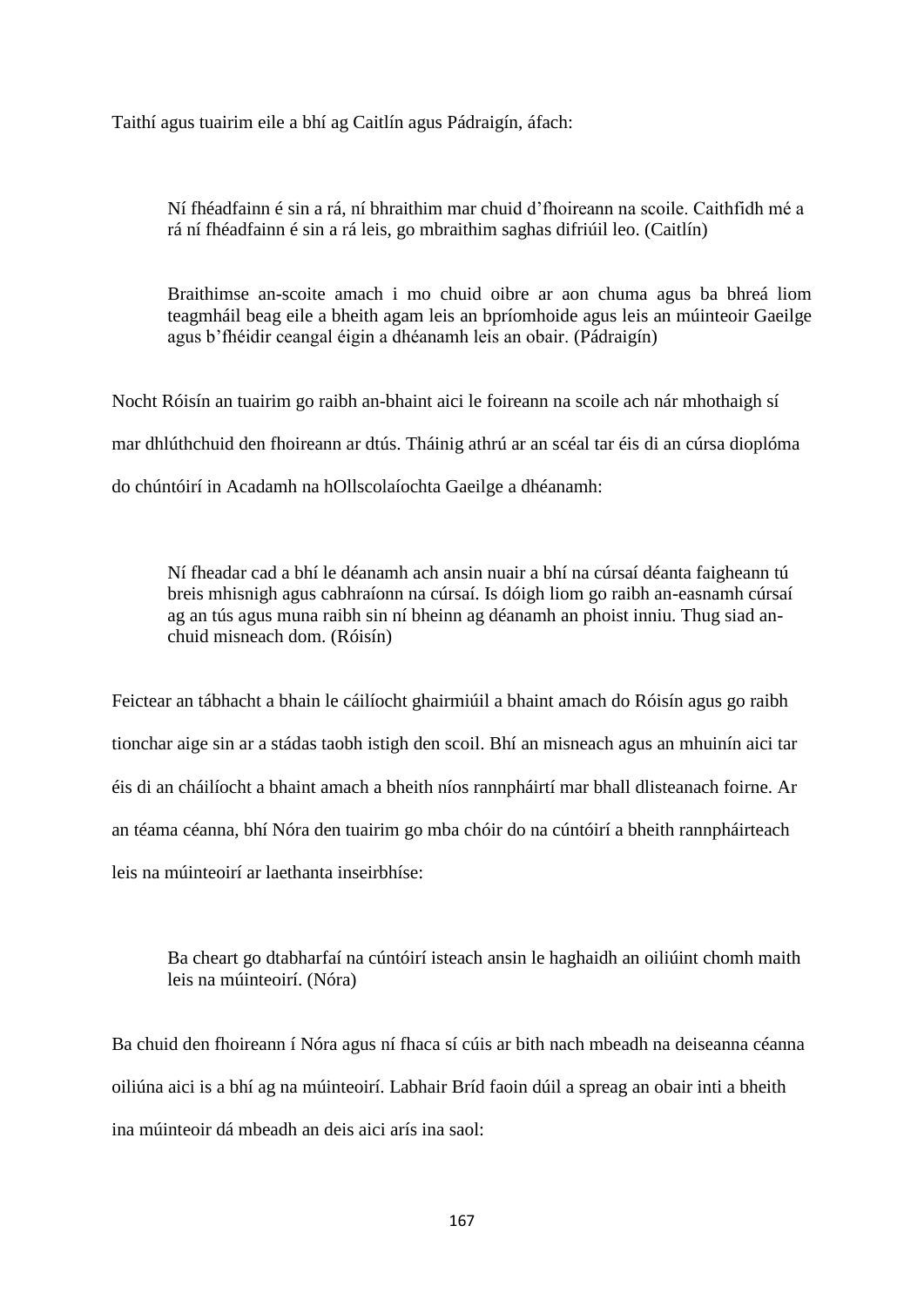Dá mbeadh mo shaol le caitheamh agam arís rachainn ar aghaidh don mhúinteoireacht. (Bríd)

Spreag obair an chúntóra dúil sa teagasc in Aisling freisin:

... táim ag baint sult as agus gheobhaidh tú torthaí, an bhfuil a fhios agat, agus gheobhaidh tú pléisiúr amach as rudaí. Sin é, tá mise ag baint sult as caithfidh mé a rá agus ba mhaith liom teagasc níos mó. (Aisling)

#### **Tátal**

Léiríonn an litríocht go bhfuil an dá ghné de shíceolaíocht an duine atá pléite againn anseo, inspreagadh agus féiniúlacht, casta mar choincheapa teoiriciúla, agus mar fheiniméin sa saol laethúil. Ní páirt mhór de na litríochtaí ar inspreagadh agus féiniúlacht iad taighde ar na tógáin seo i múinteoirí teanga ach níor cheart an chiall a bhaint as sin nach bhfuil staidéir den chineáil seo tábhachtach. Luadh thuas go bhfuil taighdeoirí ag déanamh iniúchta ar na gnéithe seo den oideachas teanga le fada, ach is le gairid atáthar ar cur suime i ról na féiniúlachta agus an inspreagtha in obair múinteoirí teanga (Block, 2006; Dörnyei & Ushioda, 2021; Dörnyei & Kubanyiova, 2014; Hiver et al, 2018). Léirítear sa taighde a cuireadh i láthair anseo go bhfuil gnéithe suimiúla ag baint le síceolaíocht na n-oideachasóirí teanga a ghlacann cúram an chúntóra teanga orthu féin i gcomhthéacs Scéim na gCúntóirí Teanga.

Mar achoimre, spreag an obair a rinne na cúntóirí leis na páistí iad, ach go háirithe an dul chun cinn a rinne na páistí ó thaobh na Gaeilge de. I bhfianaise theistiméireachtaí na gcúntóirí, bhí rath ar an scéim maidir le forbairt Gaeilge na bpáistí. Chuir an rath seo le hinspreagadh na gcúntóirí agus d'fhás a bhféineifeachtúlacht dá bharr. Gné eile a chuir lena misneach agus muinín ná an oiliúint a fuair siad. Bhraith cuid acu mar oideachasóirí níos cosúla le múinteoirí mar thoradh air seo. Is díol spéise é gur féindearbhú na gcúntóirí iad féin agus an feabhas a chonaic siad ar dhul chun cinn na bpáistí ba mhó a spreag iad. Is beag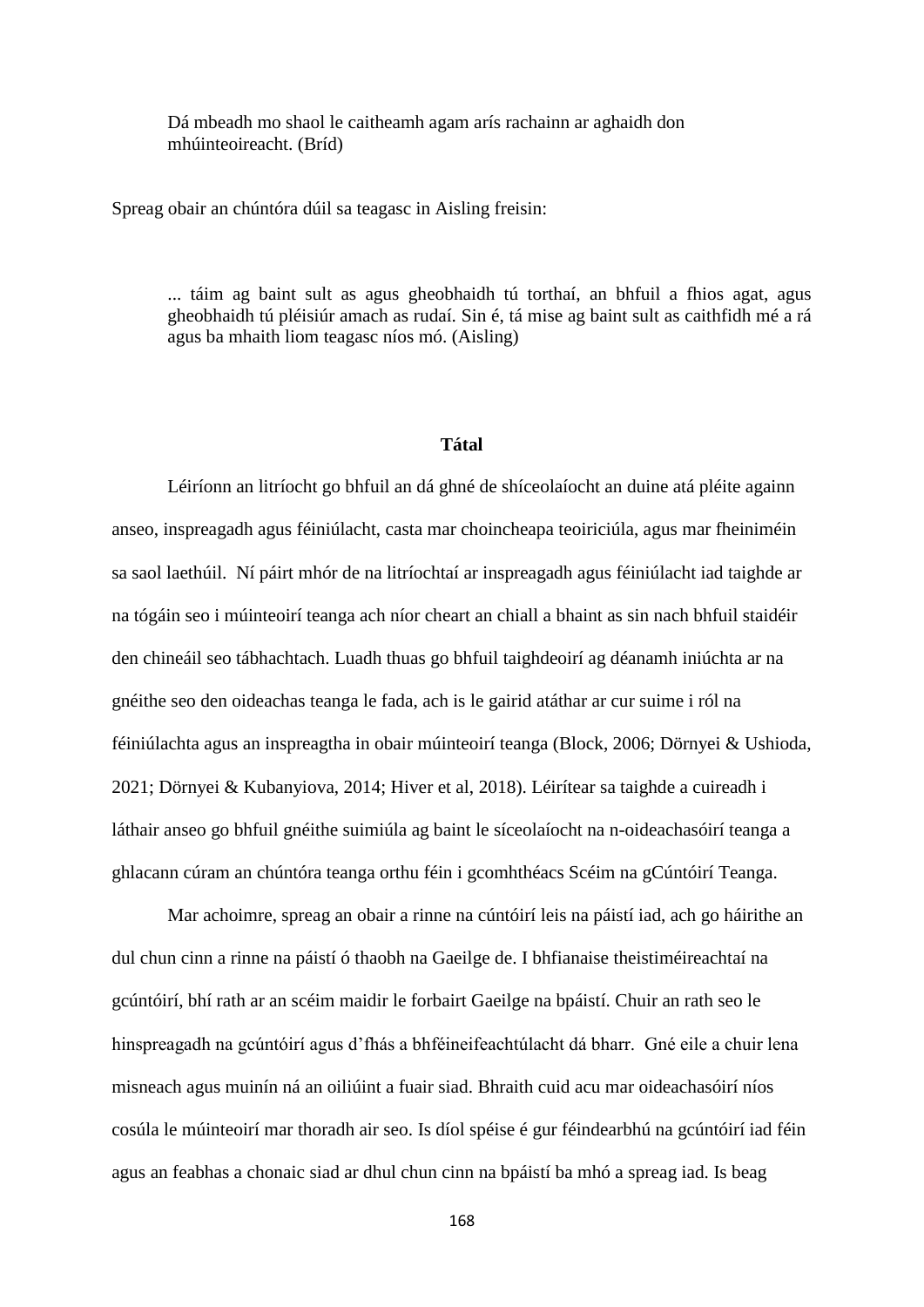tagairt a bhí ann do dhearbhú ó mhúinteoirí nó príomhoidí. Chonacthas gur bhraith cuid de na cúntóirí scoite amach ó fhoireann na scoile fiú. Chruthaigh sé strus dóibh nuair nach bhfuaireadar go leor treorach ón múinteoir agus bhraith siad gur fágadh obair phleanála fúthu agus nach raibh siad oilte chuici. Chonacthas dúinn go raibh deis á cailliúint anseo agus mholamar sa tuarascáil (Ó Duibhir et al., 2020) go mbeadh na cúntóirí ina ndlúthchuid d'fhoireann na scoile agus go ndéanfaí sainmhíniú níos soiléire ar a ról. Ba léir go raibh díspreagadh éigin ag baint leis na gnéithe seo den obair nach raibh siad sásta leo.

Bhí aiféala ar chuid de na cúntóirí nach ndeachaigh siad le gairm na múinteoireachta. Léirigh na ráitis faoi seo go bhfuil obair na Scéime bainteach le féin-idéalach cuid de na cúntóirí. D'fhéadfaí a rá go bhfuil an obair seo á tógáil orthu féin acu leis an neamhréir atá ann idir a bhféin reatha agus a bhféin idéalach a leasú (Dörnyei, 2009). I gcásanna eile, bhreathnaigh na cúntóirí ar an phost mar phost páirtaimseartha agus bhí siad an-sásta leis an ról a bhí acu feidhmiú faoi stiúir an mhúinteora ranga agus an phríomhoide. Ach, ní fhéadfaí a rá gur inspreagadh uirliseach, praiticiúil amháin a bhí i gceist. Luaigh an oiread acu an grá a bhí acu don teanga agus don chultúr, agus an sásamh a fuair siad as cuidiú le seachadadh na Gaeilge don chéad ghlúin eile sa Ghaeltacht gur léir go raibh meascán de chineálacha inspreagtha i gceist leo. Fuair Flynn agus Harris (2016) an cineál céanna meascán inspreagthaí i measc foghlaimeoirí fásta na Gaeilge freisin.

Ar an iomlán, ba é tuairim na gcúntóirí go raibh toradh dearfach ag an Scéim ar chumas Gaeilge na bpáistí. Agus, ba léir in a lán cásanna gur thuig na cúntóirí iad féin gurbh fhiú an infheistíocht (Norton & Toohey, 2011) a bhí déanta acu sa teanga agus in obair na Scéime. D'fhéadfaí tairbhe níos fearr fós a baint amach ach a chinntiú go bhfaigheann na cúntóirí an treoir agus dearbhú ceart ó na hoideachasóirí oilte, i.e. na múinteoirí agus na príomhoidí.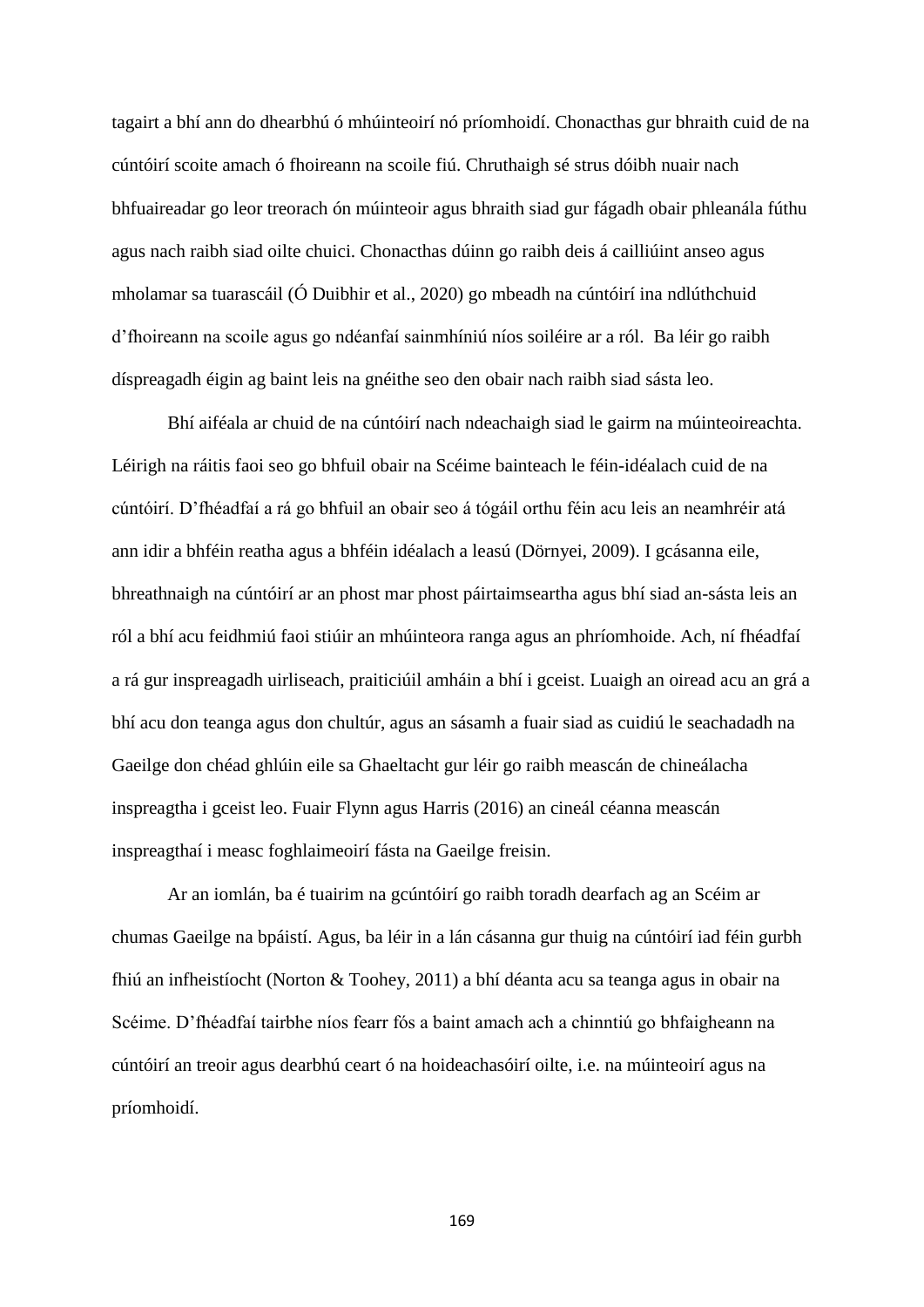Is éard atá déanta anseo againn ná tús a chur le gort nua a threabhadh in obair na teangeolaíochta feidhmí in Éirinn. D'éirigh leis an taighde seo torthaí fóinteacha agus fiúntacha a chur ar fáil a thugann léargas ar mheon cúntóirí teanga i dtaca leis an teanga agus leis an obair a dhéanann siad sna scoileanna. D'fhéadfaí iad a úsáid le tuilleadh taighde a dhéanamh ar chúntóirí teanga mar aon le múinteoirí Gaeilge sa Ghaeltacht agus i gceantair eile. Níl amhras ar bith go bhfuil gnéithe eile d'obair oideachasóirí teanga sa tír seo a bhfuil baint acu le cúrsaí féiniúlachta agus inspreagtha. Ina measc, tá an t-athrú a d'fhéadfadh a theacht ar mheon agus inspreagadh cúntóirí i leith na hoibre le himeacht ama. Níor dearadh an taighde a ghin na sonraí a pléadh anseo le hiniúchadh domhain córasach a dhéanamh ar mheon na n-oideachasóirí atá ag obair mar chúntóirí teanga agus chuir sin srian ar leibhéal na hanailíse a bhíothas ábalta a dhéanamh anseo. Ach, i bhfianaise an méid sin sonraí a bailíodh a léiríonn a lárnaí is a bhíonn na gnéithe seo de shíceolaíocht na gcúntóirí san obair a dhéanann siad, b'fhiú go mór tionscadal eile a chur ar bun a dhéanfadh iniúchadh ar bhonn níos córasaí agus thar thréimhse níos faide ama. Le go mbeidh rath ar an bpleanáil teanga in Éirinn, is gá tuiscint níos doimhne a bheith againn ar ghnéithe éagsúla d'obair na bpáirtithe leasmhara. Chuige sin, d'fhéadfaí tógáil ar an taighde a ndearnadh tuairisciú air anseo trí iniúchadh níos leithne a dhéanamh ar cheisteanna faoi na gnéithe seo nó gnéithe eile d'inspreagadh agus d'fhéiniúlacht i measc oideachasóirí teanga sa Ghaeltacht.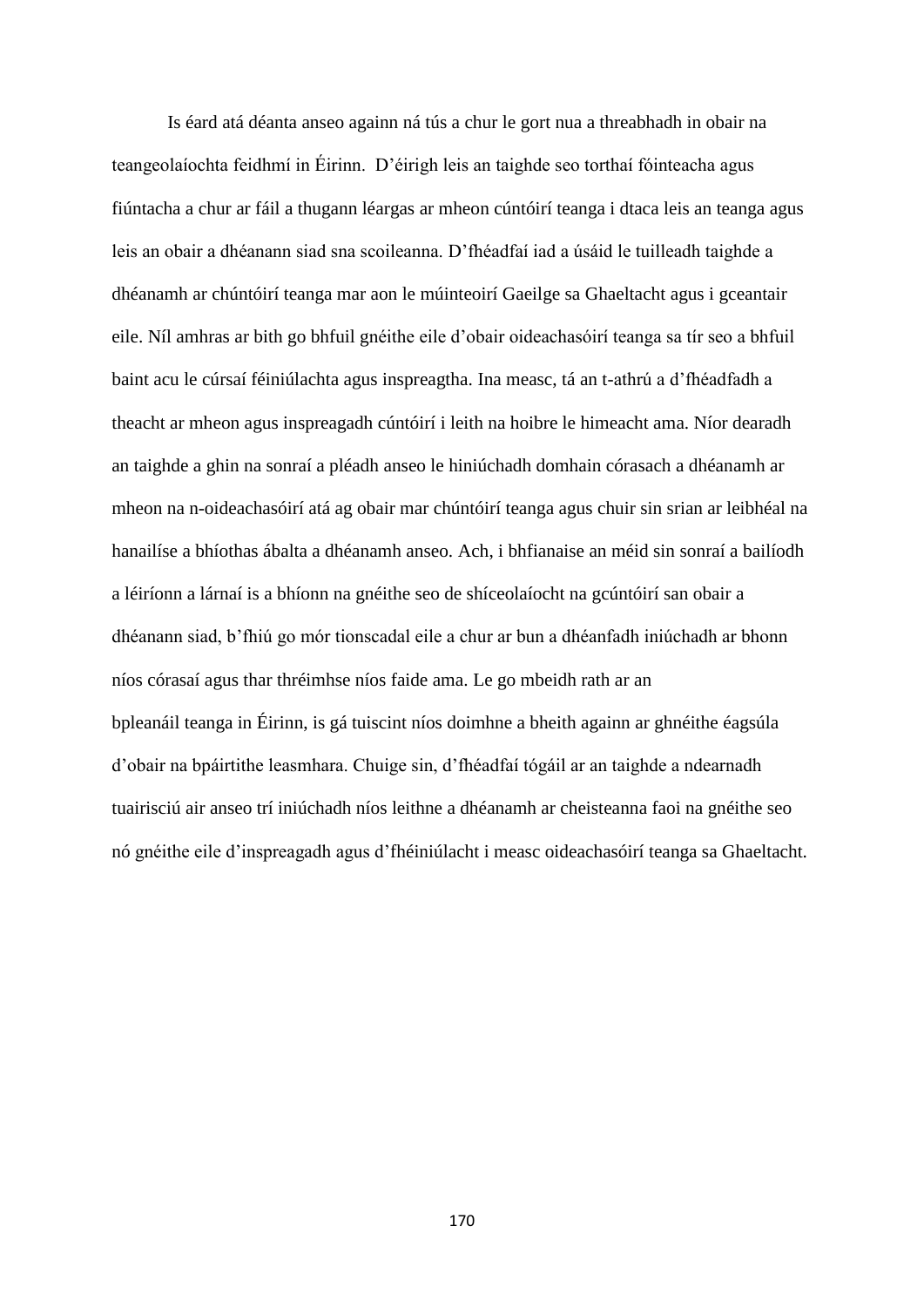#### **Tagairtí**

- Al-Hoorie, A. H. (2018). The L2 motivational self system: A meta-analysis. *Studies in Second Language Learning and Teaching, 8*(4), 721-754.
- Block, D. (2006). Identity in applied linguistics. In T. Omoniyi & G. White (Eag.), *Sociolinguistics of identity* (lgh. 34-49). Continuum.
- Braun, V., & Clarke, V. (2012). Thematic analysis. In H. Cooper (Eag.), *The handbook of research methods in psychology* (lgh. 51–71). American Psychological Association.
- CILAR. Committee on Irish Language Attitudes Research. (1975). *Report*. Oifig Dhíolta Foilseachán Rialtais.
- Darmody, M., & Daly, T. (2015). *Attitudes towards the Irish Language on the island of Ireland*. Economic and Social Research Institute. Ar fáil ag: [http://www.esri.ie/UserFiles/publications/BKMNEXT294/BKMNEXT294\\_Vol%201.](http://www.esri.ie/UserFiles/publications/BKMNEXT294/BKMNEXT294_Vol%201.pdf) [pdf](http://www.esri.ie/UserFiles/publications/BKMNEXT294/BKMNEXT294_Vol%201.pdf)
- Dörnyei, Z. (2005). *The psychology of the language learner: Individual differences in second language acquisition*. Lawrence Erlbaum.
- Dörnyei, Z. (2009). The L2 motivational Self System. In Z. Dörnyei & E. Ushioda (Eag.), *Motivation, language identity and the L2 self* (lgh. 9-42). Multilingual Matters.
- Dörnyei, Z., & Kubanyiova, M. (2014*). Motivating learners, motivating teachers: Building vision in the language classroom*. University Press.
- Dörnyei, Z., & Ryan, S. (2015). *The Psychology of the Language Learner Revisited*. Routledge.
- Dörnyei, Z., & Ushioda, E. (2021). *Teaching and researching motivation* (3ú heag.). Routledge.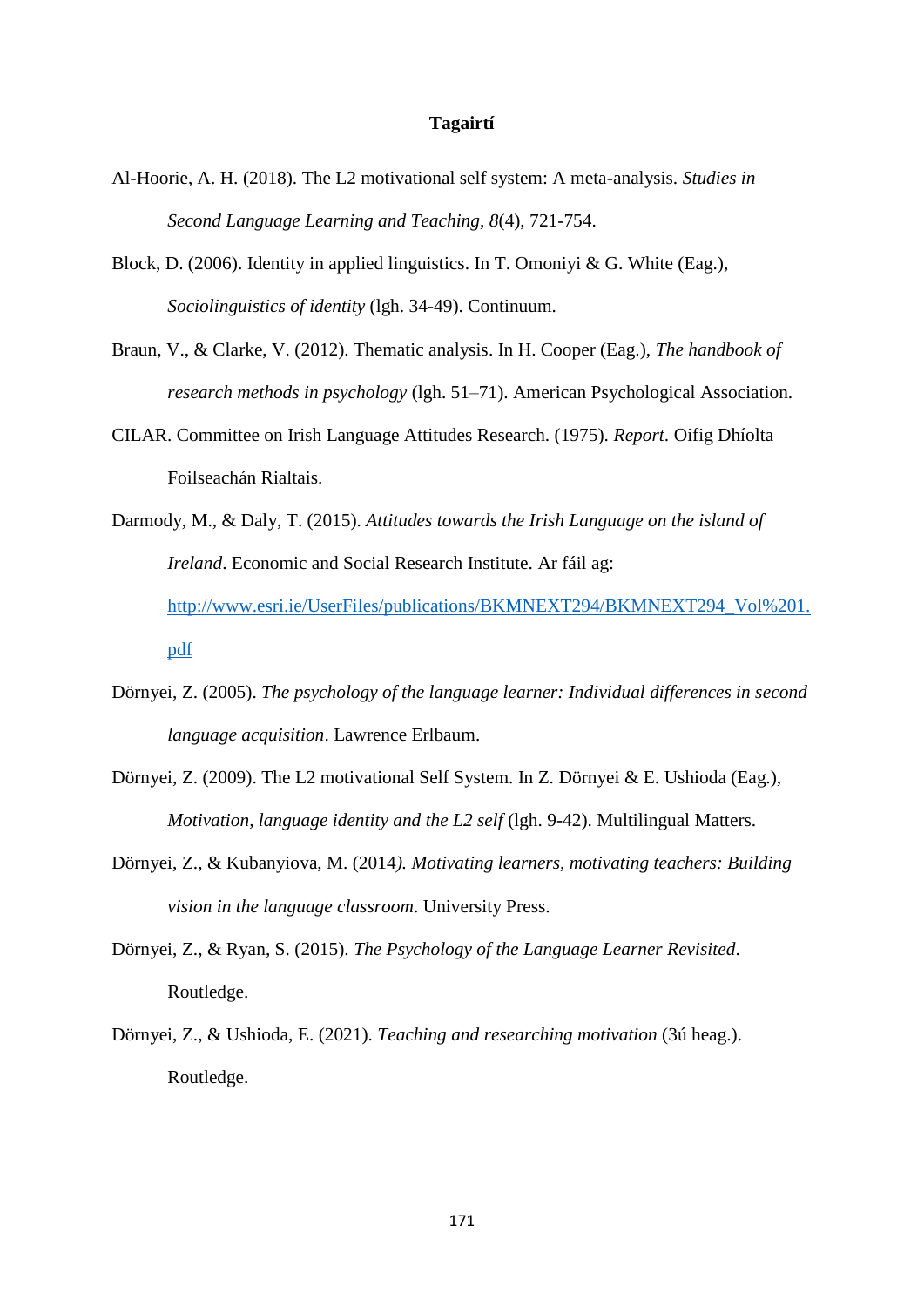Dunne, C. M. (2019). Primary teachers' experiences in preparing to teach Irish: Views on promoting the language and language proficiency. *Studies in Self-Access Learning Journal, 10*(1), 21-43.

Edwards, J. (1985). *Language, Society, and Identity*. Basil Blackwell.

- Edwards, J. (2009). *Language and identity: An introduction*. Cambridge University Press.
- Edwards, J. (2010). *Minority languages and group identity: Cases and categories*. John Benjamins.
- Flynn, C. J. (2020). *Adult minority language learning: Motivation, identity and target variety*. Multilingual Matters.
- Flynn, C. J., & Harris, J. (2016). Motivational diversity among adult minority language learners: Are current theoretical constructs adequate? *Journal of Multilingual and Multicultural Development, 37*(4), 371-384.
- Gardner, R. C., & Lambert, W. E. (1959). Motivational Variables in Second-Language Acquisition. *Canadian Journal of Psychology*, *13*, 266-272.
- Gardner, R.C. & Lambert, W.E. (1972). *Attitudes and motivation in second language learning*. Newbury House.
- Hiver, P., Kim, T.-Y., & Kim, Y. (2018). Language teacher motivation. In S. Mercer & A. Kostoulas (Eag.), *Language teacher psychology* (lgh. 18-33). Multilingual Matters.
- Krueger, R. A., & Casey, M. A. (2015). *Focus groups: A practical guide for applied research* (An cúigiú heag.). Sage.
- Kvale, S., & Brinkmann, S. (2009). *InterViews: Learning the craft of qualitative research interviewing*. Sage.
- Morgan, D. L., & Hoffman, K. (2018). Focus groups. In U. Flick (Eag.), *The SAGE handbook of qualitative data collection* (lgh. 250-263). Sage.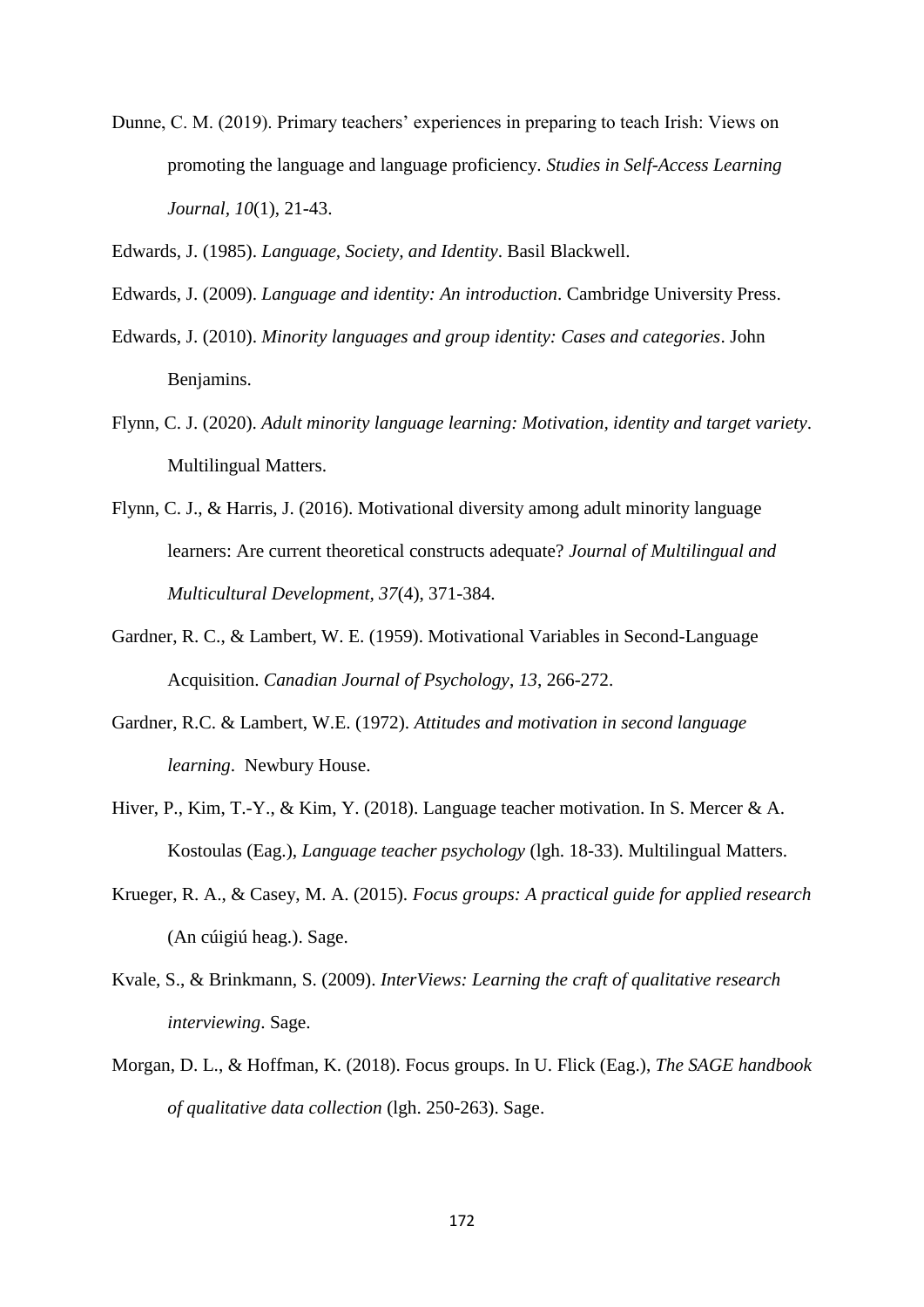- Murphy, L. (2011). Why am I doing this? Maintaining motivation in distance language learning. In T. Lamb, G. Murray & X. Gao (Eag.), *Identity, motivation and autonomy in language learning* (lgh. 107-124). Multilingual Matters.
- Nic Fhlannchadha, S., & Hickey, T. M. (2019). Assessing children's proficiency in a minority language: Exploring the relationships between home language exposure, test performance and teacher and parent ratings of school-age Irish-English bilinguals. *Language and Education, 33*(4), 340-362.

<https://doi.org/10.1080/09500782.2018.1523922>

- Norton, B. (2000). *Identity and language learning: Gender, ethnicity and educational change*. Pearson Education.
- Norton, B., & Toohey, K. (2011). Identity, language learning, and social change. *Language Teaching*, *44*(4), 412-446.
- Ó Duibhir, P., Ní Thuairisg, L., Ó Ciardubháin, C., Ó Floinn [Flynn], C., & Uí Laighléis, G. (2020). *Athbhreithniú ar Sceim na gCúntóirí Teanga*. An Roinn Turasóireachta, Cultúir, Ealaíon, Gaeltachta, Spóirt agus Meán. [https://assets.gov.ie/91083/66e6a7a8](https://assets.gov.ie/91083/66e6a7a8-a3ca-4400-b26a-60fad203a86e.pdf) [a3ca-4400-b26a-60fad203a86e.pdf](https://assets.gov.ie/91083/66e6a7a8-a3ca-4400-b26a-60fad203a86e.pdf)
- Ó Giollagáin, C., & Ó Curnáin, B. (Eag.). (2016). *Beartas úr na nGael: Dálaí na Gaeilge san iar-nua-aoiseachas*. Leabhar Breac.
- Ó Giollagáin, C., Mac Donnacha, S., Ní Chualáin, F., Ní Shéaghdha, A., & O'Brien, M. (2007). *Staidéar cuimsitheach teangeolaíoch ar úsáid na Gaeilge sa Ghaeltacht.* An Chomhairle um Oideachas Gaeltachta agus Gaelscolaíochta.
- Ó Giollagáin, C., & Charlton, M. (2015). *Nuashonrú ar an staidéar cuimsitheach teangeolaíoch ar úsáid na Gaeilge sa Ghaeltacht: 2006–2011*. Údarás na Gaeltachta.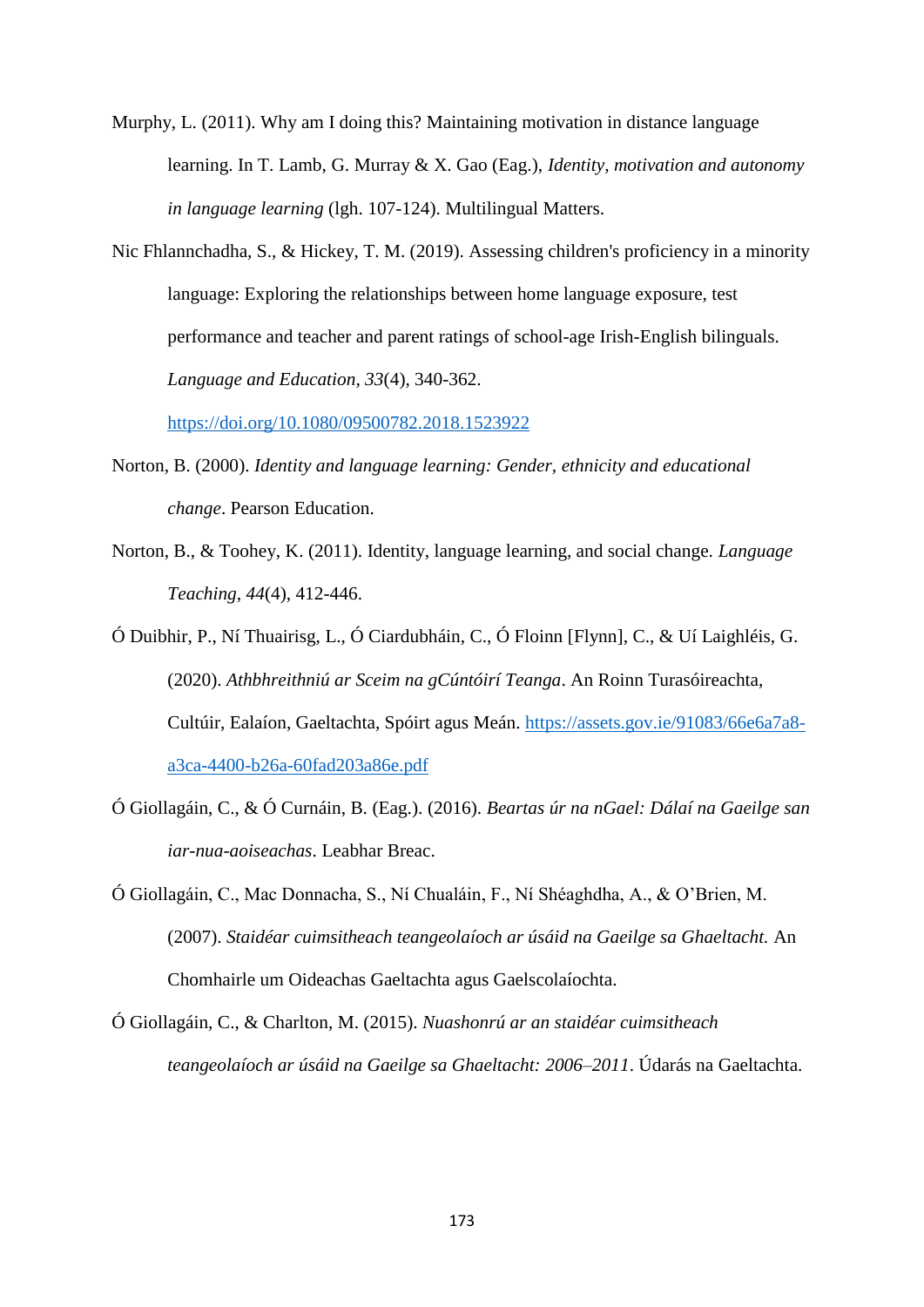Ó hIfearnáin, T. (2007). Raising children to be bilingual in the Gaeltacht: Language preference and practice. *International Journal of Bilingual Education and Bilingualism, 10*(4), 510-528. <https://doi.org/10.2167/beb457.0>

Ó hIfearnáin, T. (2013). Family language policy, first language Irish speaker attitudes and community-based response to language shift. *Journal of Multilingual and Multicultural Development, 34*(4), 348-365.

<https://doi.org/10.1080/01434632.2013.794809>

- Ó Murchadha, N. P., & Migge, B. (2017). Support, transmission, education and target varieties in the Celtic languages: An overview. *Language, Culture and Curriculum: Support, Transmission, Education and Target Varieties in the Celtic Languages*, *30*(1), 1-12.
- Ó Riagáin, P. (2012). Teanga, féiniúlacht agus dearcadh náisiúnta. In T. Ó hIfearnáin & M. Ní Neachtain (Eag.), *An tsochtheangeolaíocht feidhm agus tuairisc*, (lgh. 111-128). Cois Life.
- Ó Riagain, P., & Ó Gliasain, M. (1984). *The Irish language in the Republic of Ireland 1983: Preliminary report of a national survey*. Dublin: Institiúid Teangeolaíochta Éireann.
- Ó Riagáin, P., & Ó Gliasáin, M. (1994). *National survey on languages 1993: Preliminary Report*. Institiúid Teangeolaíochta Éireann.

Péterváry, T., Ó Curnáin, B., Ó Giollagáin, C., & Sheahan, J. (2014). *Iniúchadh ar an gcumas dátheangach: An sealbhú teanga i measc ghlúin óg na Gaeltachta* [*Analysis of bilingual competence: Language acquisition among young people in the Gaeltacht*]. An Chomhairle um Oideachas Gaeltachta & Gaelscolaíochta. Ar fáil ag [http://www.cogg.ie/wp-content/uploads/iniuchadh-ar-an-gcumas-datheangach.pdf.](http://www.cogg.ie/wp-content/uploads/iniuchadh-ar-an-gcumas-datheangach.pdf)